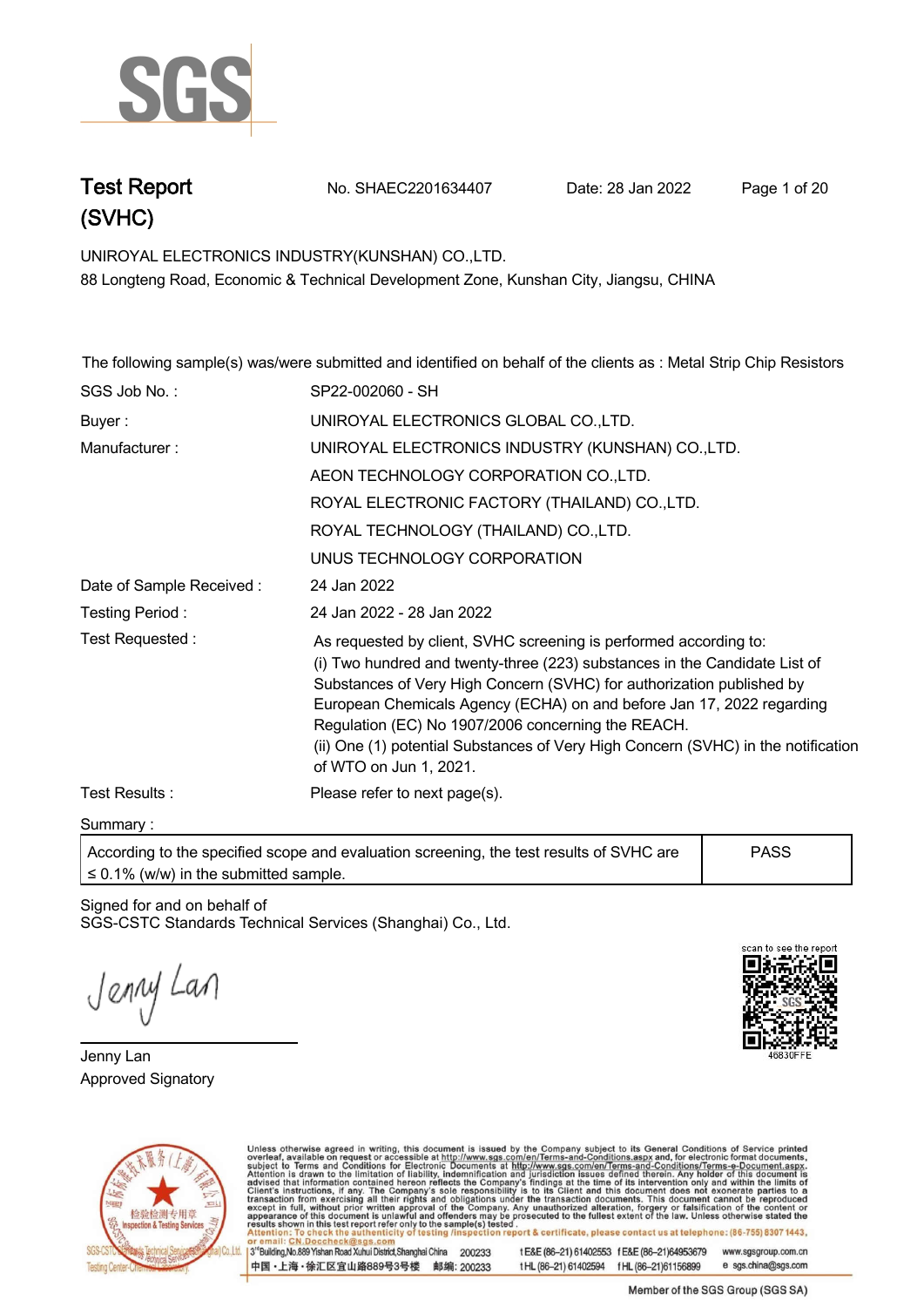

**Test Report. No. SHAEC2201634407 Date: 28 Jan 2022. Page 2 of 20.**

#### **Remark :.**

 **1. The chemical analysis of specified SVHC is performed by means of currently available analytical techniques against the following SVHC related documents published by ECHA: http://echa.europa.eu/web/guest/candidate-list-table** 

 **These lists are under evaluation by ECHA and may subject to change in the future.** 

 **2. REACH obligation:** 

 **2.1 Concerning article(s):** 

#### **Communication:**

 **Article 33 of Regulation (EC) No 1907/2006 requires supplier of an article containing a substance meeting the criteria in Article 57 and identified in accordance with Article 59(1) in a concentration above 0.1% weight by weight (w/w) shall provide the recipient of the article with sufficient information, available to the supplier, to allow safe use of the article including, as a minimum, the name of that substance in the Candidate List.** 

#### **Notification:**

 **In accordance with Regulation (EC) No 1907/2006, any EU producer or importer of articles shall notify ECHA, in accordance with paragraph 4 of Article 7, if a substance meets the criteria in Article 57 and is identified in accordance with Article 59(1) of the Regulation, if (a) the substance in the Candidate List is present in those articles in quantities totaling over one tonne per producer or importer per year; and (b) the substance in the Candidate List is present in those articles above a concentration of 0.1% weight by weight (w/w).** 

 **SGS adopts the ruling of the Court of Justice of the European Union on the definition of an article under REACH unless indicated otherwise. Detail explanation is available at the following link:** 

 **http://www.sgs.com/-/media/global/documents/technical-documents/technical-bulletins/sgs-crs position-statement-on-svhc-in-articles-a4-en-16-06.pdf?la=en** 

### **2.2 Concerning material(s):**

 **Test results in this report are based on the tested sample. This report refers to testing result of tested sample submitted as homogenous material(s). In case such material is being used to compose an article, the results indicated in this report may not represent SVHC concentration in such article. If this report refers to testing result of composite material group by equal weight proportion, the material in each composite test group may come from more than one article.** 

 **If the sample is a substance or mixture, and it directly exports to EU, client has the obligation to comply with the supply chain communication obligation under Article 31 of Regulation (EC) No. 1907/2006 and the conditions of Authorization of substance of very high concern included in the Annex XIV of the Regulation (EC) No. 1907/2006.** 

#### **2.3 Concerning substance and preparation:**

 **If a SVHC is found over 0.1% (w/w) and/or the specific concentration limit which is set in Regulation (EC) No 1272/2008 and its amendments, client is suggested to prepare a Safety** 



Unless otherwise agreed in writing, this document is issued by the Company subject to its General Conditions of Service printed overleaf, available on request or accessible at http://www.sgs.com/en/Terms-and-Conditions.asp

3<sup>rd</sup>Building, No.889 Yishan Road Xuhui District, Shanghai China 200233 中国·上海·徐汇区宜山路889号3号楼 邮编: 200233 tE&E (86-21) 61402553 fE&E (86-21)64953679 www.sgsgroup.com.cn t HL (86-21) 61402594 f HL (86-21) 61156899 e sgs.china@sgs.com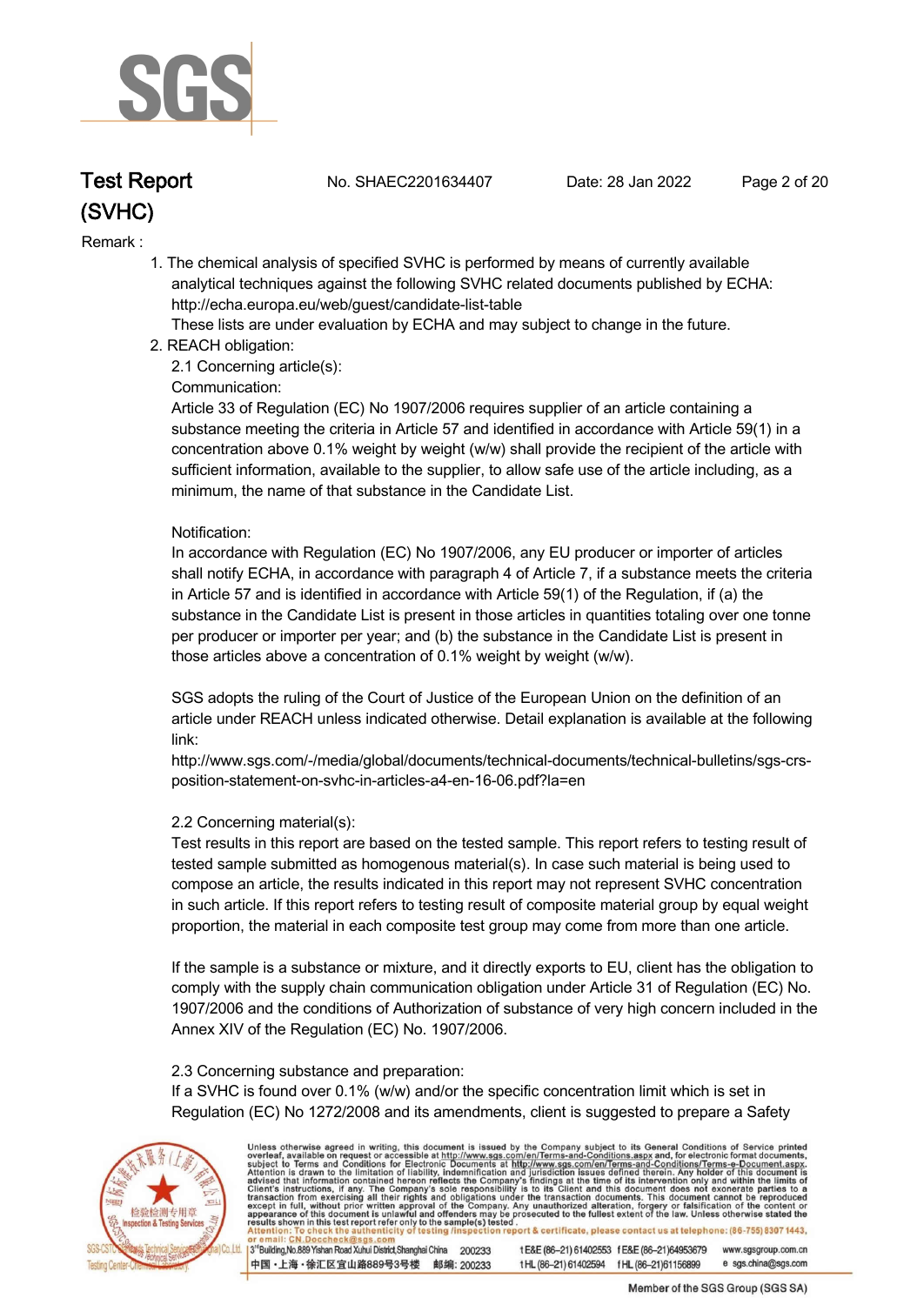

**Test Report. No. SHAEC2201634407 Date: 28 Jan 2022. Page 3 of 20.**

 **Data Sheet (SDS) against the SVHC to comply with the supply chain communication obligation under Regulation (EC) No 1907/2006, in which:** 

 **- a substance that is classified as hazardous under the CLP Regulation (EC) No 1272/2008.** 

 **- a mixture that is classified as hazardous under the CLP Regulation (EC) No 1272/2008, when it contains a substance with concentration equal to, or greater than the classification limit as set in Regulation (EC) No. 1272/2008; or** 

 **- a mixture is not classified as hazardous under the CLP Regulation (EC) No 1272/2008, but contains either:** 

 **(a) a substance posing human health or environmental hazards in an individual concentration of ≥ 1 % by weight for mixtures that are solid or liquids (i.e., non-gaseous mixtures) or ≥ 0.2 % by volume for gaseous mixtures; or** 

 **(b) a substance that is PBT, or vPvB in an individual concentration of ≥ 0.1 % by weight for mixtures that are solid or liquids (i.e., non-gaseous mixtures); or** 

 **(c) a substance on the SVHC candidate list (for reasons other than those listed above), in an individual concentration of ≥ 0.1 % by weight for non-gaseous mixtures; or** 

- **(d) a substance for which there are Europe-wide workplace exposure limits.**
- **3. If a SVHC is found over the reporting limit, client is suggested to identify the composite component which contains the SVHC and the exact concentration of the SVHC by requesting further quantitative analysis from the laboratory.**

### **Test Sample :.**

### **Sample Description :.**

| Specimen        | SGS              | <b>Description</b>                |
|-----------------|------------------|-----------------------------------|
| No.             | Sample ID        |                                   |
| SN <sub>1</sub> | SHA22-016344.004 | Black/white/silvery chip resistor |

### **Test Method :.**

**SGS In-House method-SHTC-CHEM-SOP-97-T, SHTC-CHEM-SOP-302-T, Analyzed by ICP-OES, UV-VIS, GC-MS, HPLC-DAD/MS and Colorimetric Method. .**



Unless otherwise agreed in writing, this document is issued by the Company subject to its General Conditions of Service printed overleaf, available on request or accessible at http://www.sgs.com/en/Terms-and-Conditions.asp

3<sup>rd</sup>Building, No.889 Yishan Road Xuhui District, Shanghai China 200233 中国·上海·徐汇区宜山路889号3号楼 邮编: 200233

t E&E (86-21) 61402553 f E&E (86-21)64953679 www.sgsgroup.com.cn t HL (86-21) 61402594 f HL (86-21) 61156899 e sgs.china@sgs.com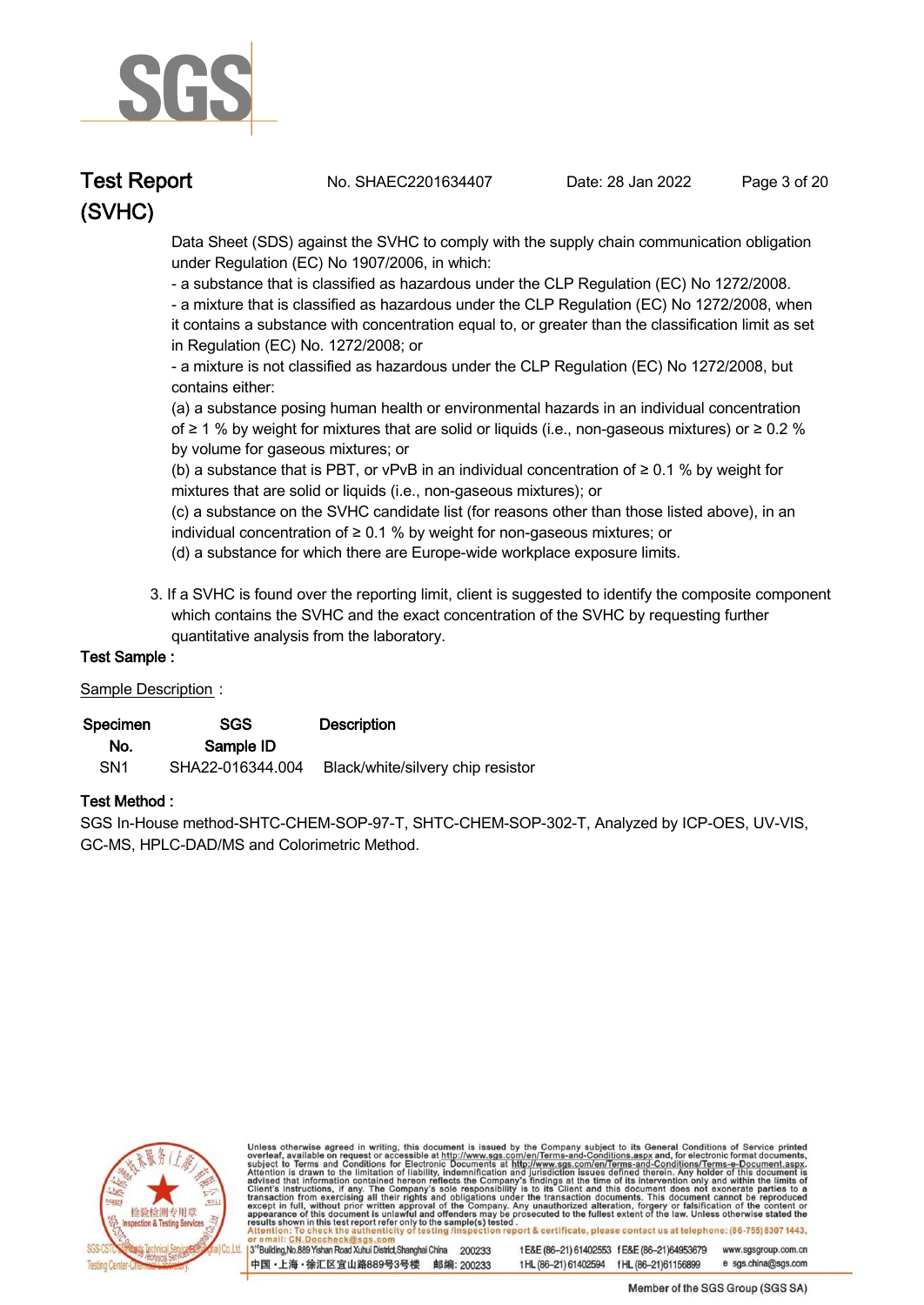

**Test Report. No. SHAEC2201634407 Date: 28 Jan 2022. Page 4 of 20.**

# **(SVHC)**

### **Test Result: (Substances in the Candidate List of SVHC)**

|                          | <b>Batch Substance Name</b>       | CAS No. | 004<br>Concentration (%) | (%)<br><b>RL</b>         |
|--------------------------|-----------------------------------|---------|--------------------------|--------------------------|
| $\overline{\phantom{0}}$ | All tested SVHC in candidate list |         | ND                       | $\overline{\phantom{0}}$ |

### **Test Result: (Potential SVHC)**

| <b>Batch Substance Name</b>                                  | CAS No. | 004                      | (%)<br><b>RL</b>         |
|--------------------------------------------------------------|---------|--------------------------|--------------------------|
| <b>All tested Potential SVHC</b><br>$\overline{\phantom{a}}$ | -       | Concentration (%)<br>ND. | $\overline{\phantom{0}}$ |



Unless otherwise agreed in writing, this document is issued by the Company subject to its General Conditions of Service printed overleaf, available on request or accessible at http://www.sgs.com/en/Terms-and-Conditions.asp

13<sup>rd</sup> Building, No.889 Yishan Road Xuhui District, Shanghai China 200233 中国·上海·徐汇区宜山路889号3号楼 邮编: 200233

tE&E (86-21) 61402553 fE&E (86-21)64953679 www.sgsgroup.com.cn tHL (86-21) 61402594 fHL (86-21)61156899 e sgs.china@sgs.com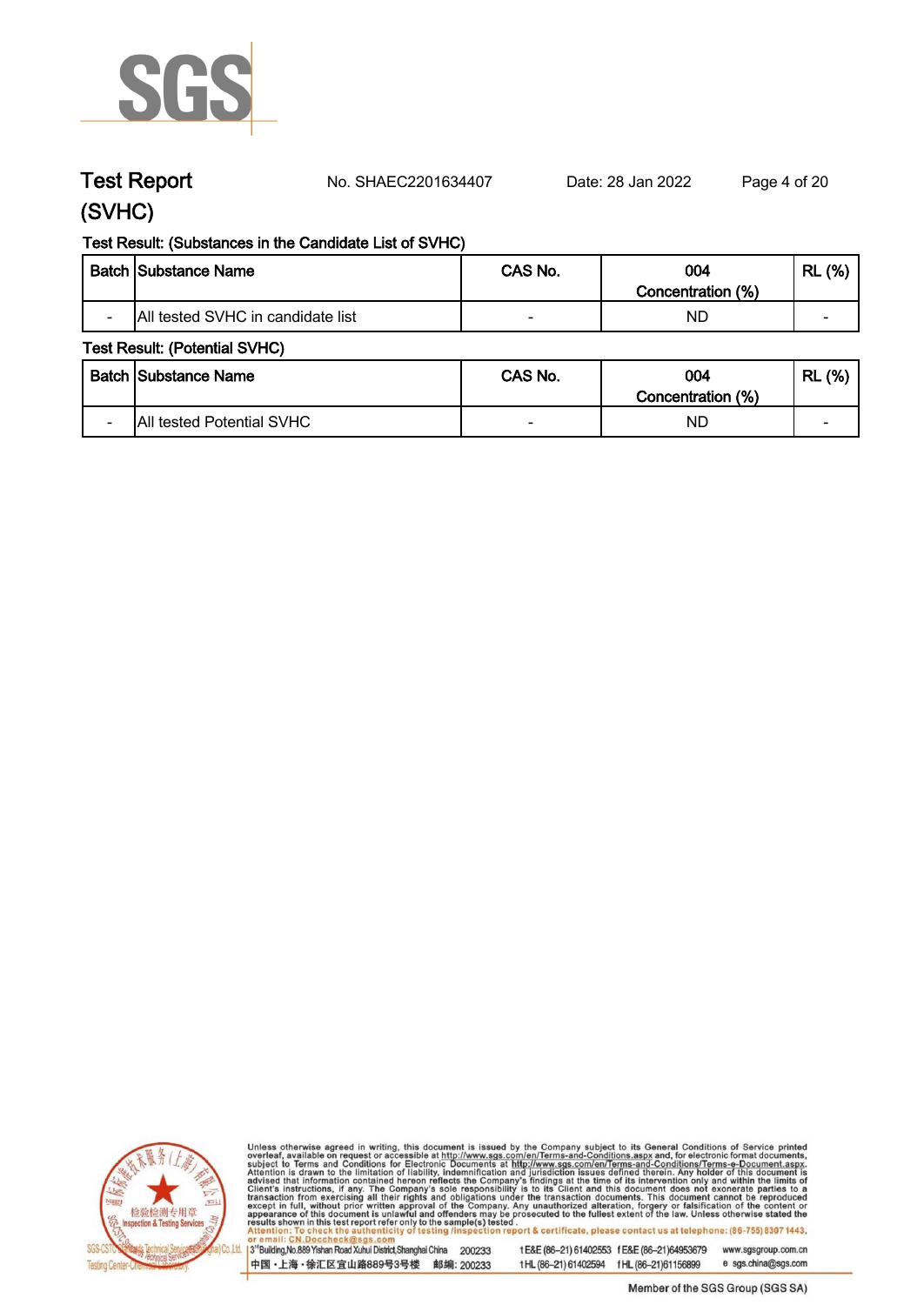

**Test Report. No. SHAEC2201634407 Date: 28 Jan 2022. Page 5 of 20.**

### **Notes :.**

**(1)The table above only shows detected SVHC, and SVHC that below RL are not reported. Please refer to Appendix for the full list of tested SVHC.**

**(2) RL = Reporting Limit (Test data will be shown if it ≥ RL. RL is not regulatory limit.)**

 **ND = Not detected (lower than RL), ND is denoted on the SVHC substance.**

**(3) \* The test result is based on the calculation of selected element(s) and to the worst-case scenario. \*\* The test result is based on the calculation of selected marker(s) and to the worst-case scenario. Calculated concentration of boric compounds are based on water extractive boron detected by ICP-OES. RL = 0.005% is evaluated for element (i.e. cobalt, arsenic, lead, chromium (VI), aluminum, zirconium, boron, strontium, zinc, antimony, titanium, barium, cadmium respectively), except molybdenum RL=0.0005%, boron RL=0.0025% (only for Lead bis(tetrafluoroborate)).** 

**(4) § The substance is proposed for the identification as SVHC only where it contains Michler's ketone**

 **(CAS Number: 90-94-8) or Michler's base (CAS Number: 101-61-1) ≥0.1% (w/w).**

**(5) / = Potential SVHC .**

**(6) Date of sample reception 2020.07.10, 2021.02.02, 2021.07.21 and 2022.01.24; Testing period is 2020.07.10 - 2020.07.17, 2021.02.02 - 2021.02.08, 2021.07.21 - 2021.07.28 and 2022.01.24 - 2022.01.28..**



Unless otherwise agreed in writing, this document is issued by the Company subject to its General Conditions of Service printed overleaf, available on request or accessible at http://www.sgs.com/en/Terms-and-Conditions.asp

3<sup>rd</sup>Building, No.889 Yishan Road Xuhui District, Shanghai China 200233 中国·上海·徐汇区宜山路889号3号楼 邮编: 200233 t E&E (86-21) 61402553 f E&E (86-21)64953679 www.sgsgroup.com.cn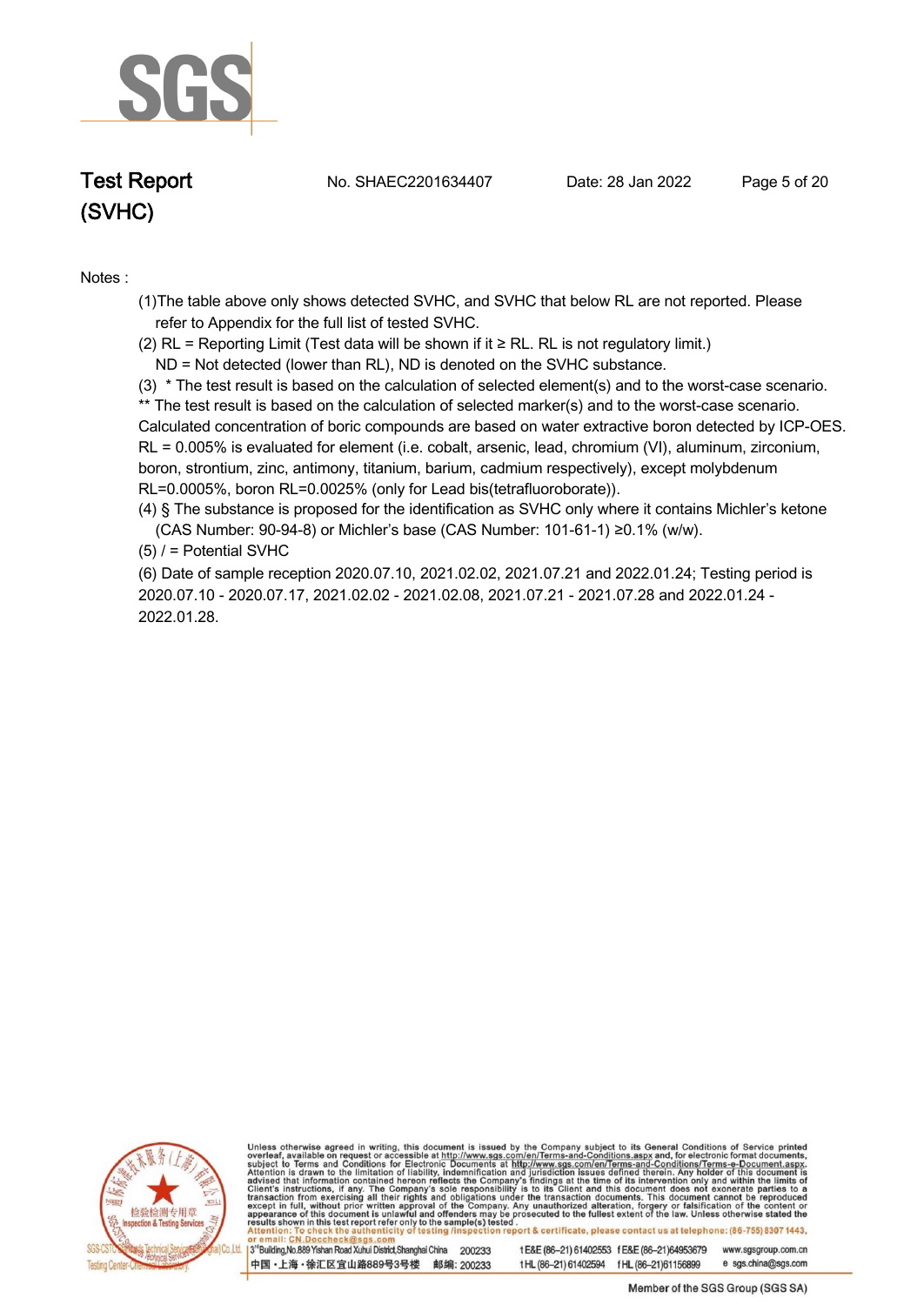

**Test Report. No. SHAEC2201634407 Date: 28 Jan 2022. Page 6 of 20.**

# **(SVHC)**

### **Appendix**

### **Full list of tested SVHC:**

| <b>Batch</b>               | No.            | <b>Substance Name</b>                                                                                      | CAS No.                  | <b>RL</b> (%) |
|----------------------------|----------------|------------------------------------------------------------------------------------------------------------|--------------------------|---------------|
| I                          | $\mathbf{1}$   | 4,4'-Diaminodiphenylmethane(MDA)                                                                           | 101-77-9                 | 0.050         |
| $\mathbf{I}$               | $\overline{2}$ | 5-tert-butyl-2,4,6-trinitro-m-xylene (musk xylene)                                                         | $81 - 15 - 2$            | 0.050         |
| I                          | $\mathbf{3}$   | Alkanes, C10-13, chloro (Short Chain Chlorinated Paraffins)                                                | 85535-84-8               | 0.050         |
|                            | 4              | Anthracene                                                                                                 | 120-12-7                 | 0.050         |
| I                          | 5              | Benzyl butyl phthalate (BBP)                                                                               | 85-68-7                  | 0.050         |
| I                          | 6              | Bis (2-ethylhexyl)phthalate (DEHP)                                                                         | 117-81-7                 | 0.050         |
| I                          | $\overline{7}$ | Bis(tributyltin) oxide (TBTO)                                                                              | 56-35-9                  | 0.050         |
| $\mathbf{I}$               | 8              | Cobalt dichloride*                                                                                         | 7646-79-9                | 0.005         |
| <b>I</b>                   | 9              | Diarsenic pentaoxide*                                                                                      | 1303-28-2                | 0.005         |
| I                          | 10             | Diarsenic trioxide*                                                                                        | 1327-53-3                | 0.005         |
| <b>I</b>                   | 11             | Dibutyl phthalate (DBP)                                                                                    | 84-74-2                  | 0.050         |
| I                          | 12             | Hexabromocyclododecane (HBCDD) and all major<br>diastereoisomers identified (α-HBCDD, β-HBCDD,<br>y-HBCDD) |                          | 0.050         |
| $\mathsf I$                | 13             | Lead hydrogen arsenate*                                                                                    | 7784-40-9                | 0.005         |
| $\mathbf{I}$               | 14             | Sodium dichromate*                                                                                         | 7789-12-0,<br>10588-01-9 | 0.005         |
| <b>I</b>                   | 15             | Triethyl arsenate*                                                                                         | 15606-95-8               | 0.005         |
| Ш                          | 16             | 2,4-Dinitrotoluene                                                                                         | 121-14-2                 | 0.050         |
| $\ensuremath{\mathsf{II}}$ | 17             | Acrylamide                                                                                                 | 79-06-1                  | 0.050         |
| $\mathbf{II}$              | 18             | Anthracene oil**                                                                                           | 90640-80-5               | 0.050         |
| $\mathbf{II}$              | 19             | Anthracene oil, anthracene paste**                                                                         | 90640-81-6               | 0.050         |
| $\ensuremath{\mathsf{II}}$ | 20             | Anthracene oil, anthracene paste, anthracene fraction**                                                    | 91995-15-2               | 0.050         |



Unless otherwise agreed in writing, this document is issued by the Company subject to its General Conditions of Service printed overleaf, available on request or accessible at http://www.sgs.com/en/Terms-and-Conditions.asp

3<sup>te</sup>Building, No.889 Yishan Road Xuhui District, Shanghai China 200233 中国·上海·徐汇区宜山路889号3号楼 邮编: 200233

tE&E (86-21) 61402553 fE&E (86-21)64953679 www.sgsgroup.com.cn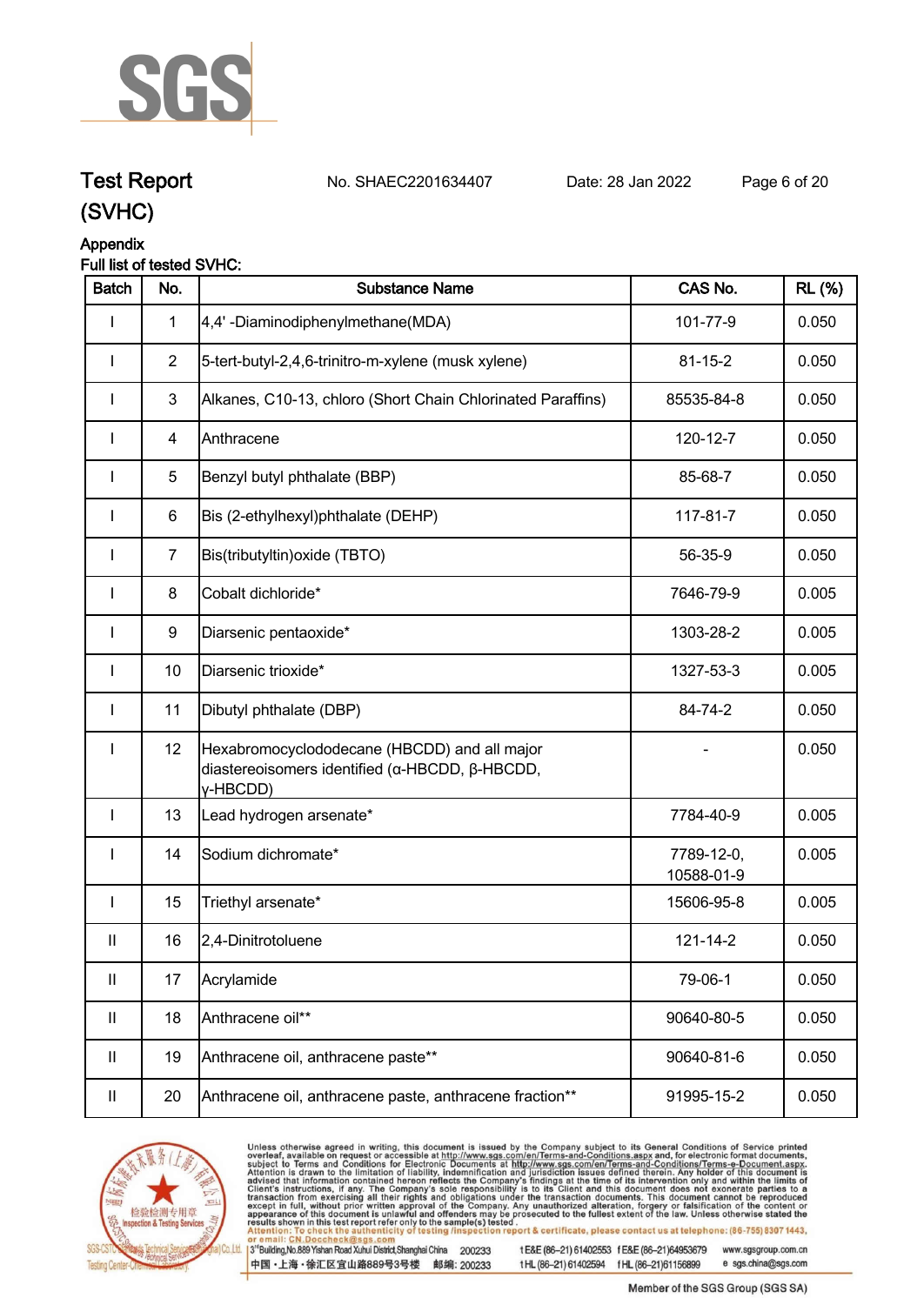

# **Test Report. No. SHAEC2201634407 Date: 28 Jan 2022. Page 7 of 20.**

**(SVHC)**

# **Appendix**

## **Full list of tested SVHC:**

| <b>Batch</b>               | No. | <b>Substance Name</b>                                                             | CAS No.                                | <b>RL</b> (%) |
|----------------------------|-----|-----------------------------------------------------------------------------------|----------------------------------------|---------------|
| $\mathbf{  }$              | 21  | Anthracene oil, anthracene paste, distn. lights**                                 | 91995-17-4                             | 0.050         |
| $\mathbf{II}$              | 22  | Anthracene oil, anthracene-low**                                                  | 90640-82-7                             | 0.050         |
| $\mathbf{II}$              | 23  | Diisobutyl phthalate                                                              | 84-69-5                                | 0.050         |
| $\mathbf{II}$              | 24  | Lead chromate molybdate sulphate red (C.I. Pigment Red<br>$104$ <sup>*</sup>      | 12656-85-8                             | 0.005         |
| $\ensuremath{\mathsf{II}}$ | 25  | Lead chromate*                                                                    | 7758-97-6                              | 0.005         |
| $\mathbf{II}$              | 26  | Lead sulfochromate yellow (C.I. Pigment Yellow 34)*                               | 1344-37-2                              | 0.005         |
| $\mathbf{II}$              | 27  | Pitch, coal tar, high temp.**                                                     | 65996-93-2                             | 0.050         |
| $\ensuremath{\mathsf{II}}$ | 28  | Tris(2-chloroethyl)phosphate                                                      | 115-96-8                               | 0.050         |
| Ш                          | 29  | Ammonium dichromate*                                                              | 7789-09-5                              | 0.005         |
| Ш                          | 30  | Boric acid*                                                                       |                                        | 0.005         |
| $\  \ $                    | 31  | Disodium tetraborate, anhydrous*                                                  | 1303-96-4,<br>1330-43-4,<br>12179-04-3 | 0.005         |
| $\mathbf{III}$             | 32  | Potassium chromate*                                                               | 7789-00-6                              | 0.005         |
| $\mathbf{III}$             | 33  | Potassium dichromate*                                                             | 7778-50-9                              | 0.005         |
| Ш                          | 34  | Sodium chromate*                                                                  | 7775-11-3                              | 0.005         |
| Ш                          | 35  | Tetraboron disodium heptaoxide, hydrate*                                          | 12267-73-1                             | 0.005         |
| Ш                          | 36  | Trichloroethylene                                                                 | 79-01-6                                | 0.050         |
| ${\sf IV}$                 | 37  | 2-Ethoxyethanol                                                                   | 110-80-5                               | 0.050         |
| ${\sf IV}$                 | 38  | 2-Methoxyethanol                                                                  | 109-86-4                               | 0.050         |
| ${\sf IV}$                 | 39  | Chromic acid,<br>Oligomers of chromic acid and dichromic acid,<br>Dichromic acid* |                                        | 0.005         |



Unless otherwise agreed in writing, this document is issued by the Company subject to its General Conditions of Service printed overleaf, available on request or accessible at http://www.sgs.com/en/Terms-and-Conditions.asp

3<sup>te</sup>Building, No.889 Yishan Road Xuhui District, Shanghai China 200233 中国·上海·徐汇区宜山路889号3号楼 邮编: 200233

tE&E (86-21) 61402553 fE&E (86-21)64953679 www.sgsgroup.com.cn

tHL (86-21) 61402594 fHL (86-21)61156899

e sgs.china@sgs.com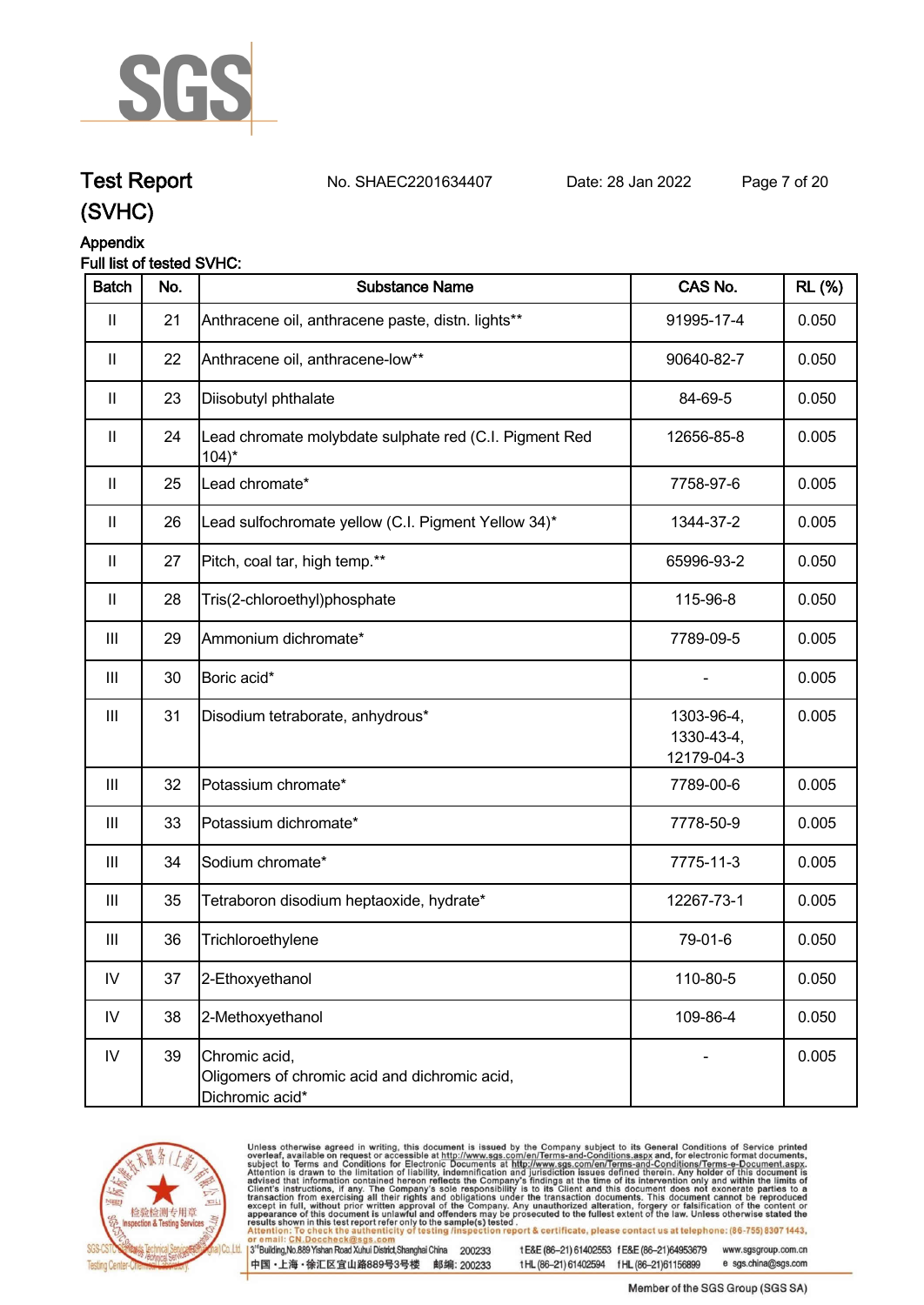

# **Test Report. No. SHAEC2201634407 Date: 28 Jan 2022. Page 8 of 20.**

**(SVHC)**

# **Appendix**

## **Full list of tested SVHC:**

| <b>Batch</b>  | No. | <b>Substance Name</b>                                                      | CAS No.                | <b>RL</b> (%) |
|---------------|-----|----------------------------------------------------------------------------|------------------------|---------------|
| IV            | 40  | Chromium trioxide*                                                         | 1333-82-0              | 0.005         |
| $\mathsf{IV}$ | 41  | Cobalt(II) carbonate*                                                      | 513-79-1               | 0.005         |
| IV            | 42  | Cobalt(II) diacetate*                                                      | 71-48-7                | 0.005         |
| IV            | 43  | Cobalt(II) dinitrate*                                                      | 10141-05-6             | 0.005         |
| IV            | 44  | Cobalt(II) sulphate*                                                       | 10124-43-3             | 0.005         |
| $\vee$        | 45  | 1,2,3-trichloropropane                                                     | 96-18-4                | 0.050         |
| V             | 46  | 1,2-Benzenedicarboxylic acid, di-C6-8-branched alkyl esters,<br>C7-rich    | 71888-89-6             | 0.050         |
| V             | 47  | 1,2-Benzenedicarboxylic acid, di-C7-11-branched and linear<br>alkyl esters | 68515-42-4             | 0.050         |
| V             | 48  | 1-methyl-2-pyrrolidone                                                     | 872-50-4               | 0.050         |
| V             | 49  | 2-ethoxyethyl acetate                                                      | 111-15-9               | 0.050         |
| $\vee$        | 50  | Hydrazine                                                                  | 7803-57-8,<br>302-01-2 | 0.050         |
| $\vee$        | 51  | Strontium chromate*                                                        | 7789-06-2              | 0.005         |
| VI            | 52  | 1,2-Dichloroethane                                                         | 107-06-2               | 0.050         |
| VI            | 53  | 2,2'-dichloro-4,4'-methylenedianiline                                      | $101 - 14 - 4$         | 0.050         |
| VI            | 54  | 2-Methoxyaniline; o-Anisidine                                              | $90 - 04 - 0$          | 0.050         |
| VI            | 55  | 4-(1,1,3,3-tetramethylbutyl)phenol                                         | 140-66-9               | 0.050         |
| VI            | 56  | Aluminosilicate Refractory Ceramic Fibres*                                 |                        | 0.005         |
| VI            | 57  | Arsenic acid*                                                              | 7778-39-4              | 0.005         |
| VI            | 58  | Bis(2-methoxyethyl) ether                                                  | 111-96-6               | 0.050         |
| VI            | 59  | Bis(2-methoxyethyl) phthalate                                              | 117-82-8               | 0.050         |



Unless otherwise agreed in writing, this document is issued by the Company subject to its General Conditions of Service printed overleaf, available on request or accessible at http://www.sgs.com/en/Terms-and-Conditions.asp

3<sup>te</sup>Building, No.889 Yishan Road Xuhui District, Shanghai China 200233 中国·上海·徐汇区宜山路889号3号楼 邮编: 200233

tE&E (86-21) 61402553 fE&E (86-21)64953679 www.sgsgroup.com.cn e sgs.china@sgs.com

tHL (86-21) 61402594 fHL (86-21)61156899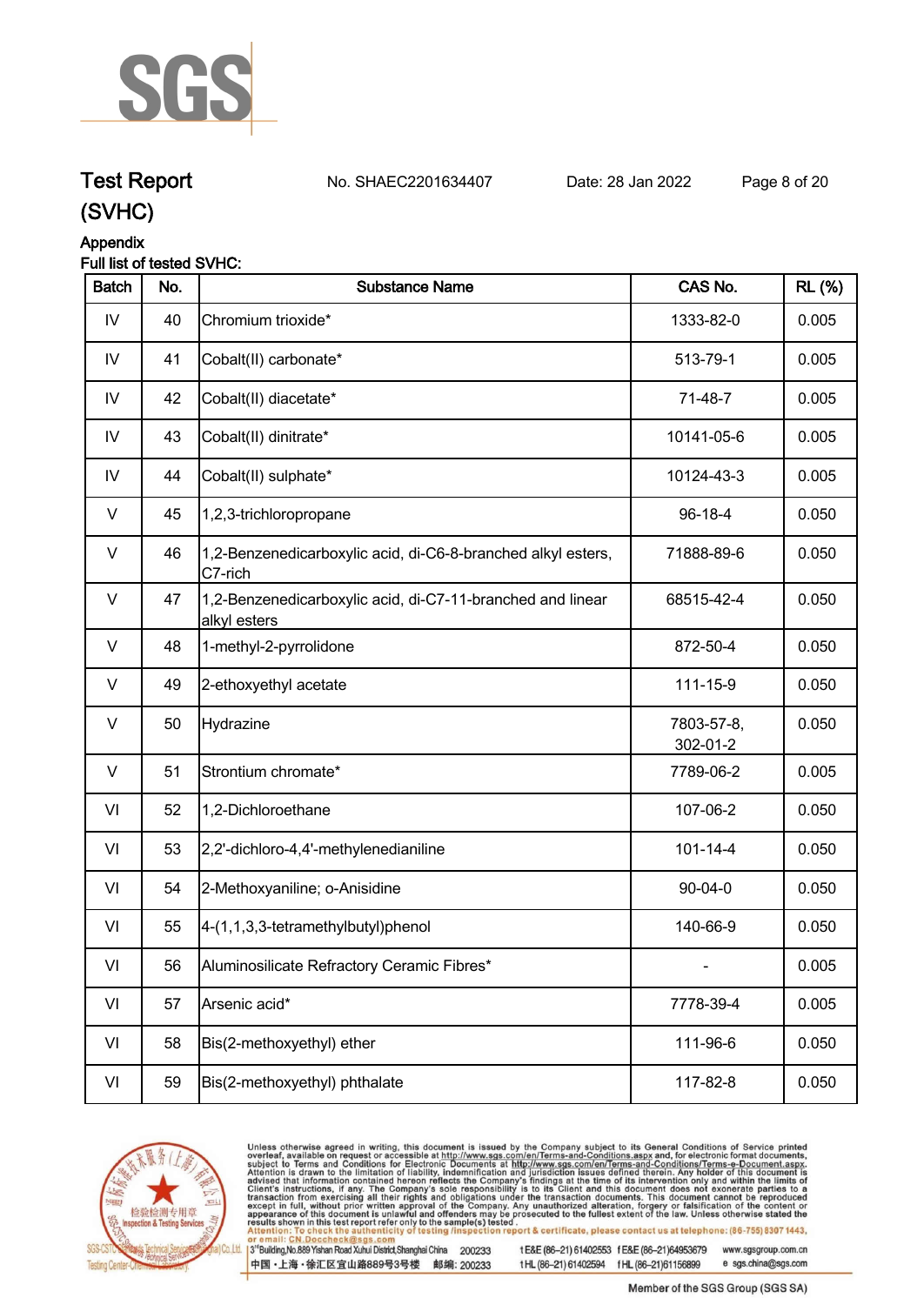

**Test Report. No. SHAEC2201634407 Date: 28 Jan 2022. Page 9 of 20.**

# **(SVHC)**

### **Appendix**

### **Full list of tested SVHC:**

| <b>Batch</b> | No. | <b>Substance Name</b>                                                                                                                               | CAS No.        | <b>RL</b> (%) |
|--------------|-----|-----------------------------------------------------------------------------------------------------------------------------------------------------|----------------|---------------|
| VI           | 60  | Calcium arsenate*                                                                                                                                   | 7778-44-1      | 0.005         |
| VI           | 61  | Dichromium tris(chromate) *                                                                                                                         | 24613-89-6     | 0.005         |
| VI           | 62  | Formaldehyde, oligomeric reaction products with aniline                                                                                             | 25214-70-4     | 0.050         |
| VI           | 63  | Lead diazide, Lead azide*                                                                                                                           | 13424-46-9     | 0.005         |
| VI           | 64  | Lead dipicrate*                                                                                                                                     | 6477-64-1      | 0.005         |
| VI           | 65  | Lead styphnate*                                                                                                                                     | 15245-44-0     | 0.005         |
| VI           | 66  | N,N-dimethylacetamide                                                                                                                               | 127-19-5       | 0.050         |
| VI           | 67  | Pentazinc chromate octahydroxide*                                                                                                                   | 49663-84-5     | 0.005         |
| VI           | 68  | Phenolphthalein                                                                                                                                     | 77-09-8        | 0.050         |
| VI           | 69  | Potassium hydroxyoctaoxodizincatedichromate*                                                                                                        | 11103-86-9     | 0.005         |
| VI           | 70  | Trilead diarsenate*                                                                                                                                 | 3687-31-8      | 0.005         |
| VI           | 71  | Zirconia Aluminosilicate Refractory Ceramic Fibres*                                                                                                 |                | 0.005         |
| VII          | 72  | [[4-[[4-anilino-1-naphthyl][4-<br>(dimethylamino)phenyl]methylene]cyclohexa-2,5-dien-1-ylide<br>ne] dimethylammonium chloride (C.I. Basic Blue 26)§ | 2580-56-5      | 0.050         |
| VII          | 73  | [[4-[4,4'-bis(dimethylamino)<br>benzhydrylidene]cyclohexa-2,5-dien-1-ylidene]dimethylamm<br>onium chloride (C.I. Basic Violet 3)§                   | 548-62-9       | 0.050         |
| VII          | 74  | 1,2-bis(2-methoxyethoxy)ethane (TEGDME; triglyme)                                                                                                   | 112-49-2       | 0.050         |
| VII          | 75  | 1,2-dimethoxyethane; ethylene glycol dimethyl ether<br>(EGDME)                                                                                      | $110 - 71 - 4$ | 0.050         |
| VII          | 76  | 4,4'-bis(dimethylamino) benzophenone (Michler's Ketone)                                                                                             | 90-94-8        | 0.050         |
| VII          | 77  | 4,4'-bis(dimethylamino)-4"-(methylamino)trityl alcohol§                                                                                             | $561 - 41 - 1$ | 0.050         |
| VII          | 78  | Diboron trioxide*                                                                                                                                   | 1303-86-2      | 0.005         |



Unless otherwise agreed in writing, this document is issued by the Company subject to its General Conditions of Service printed overleaf, available on request or accessible at http://www.sgs.com/en/Terms-and-Conditions.asp

3<sup>te</sup>Building, No.889 Yishan Road Xuhui District, Shanghai China 200233 中国·上海·徐汇区宜山路889号3号楼 邮编: 200233

tE&E (86-21) 61402553 fE&E (86-21)64953679 www.sgsgroup.com.cn

tHL (86-21) 61402594 fHL (86-21)61156899

e sgs.china@sgs.com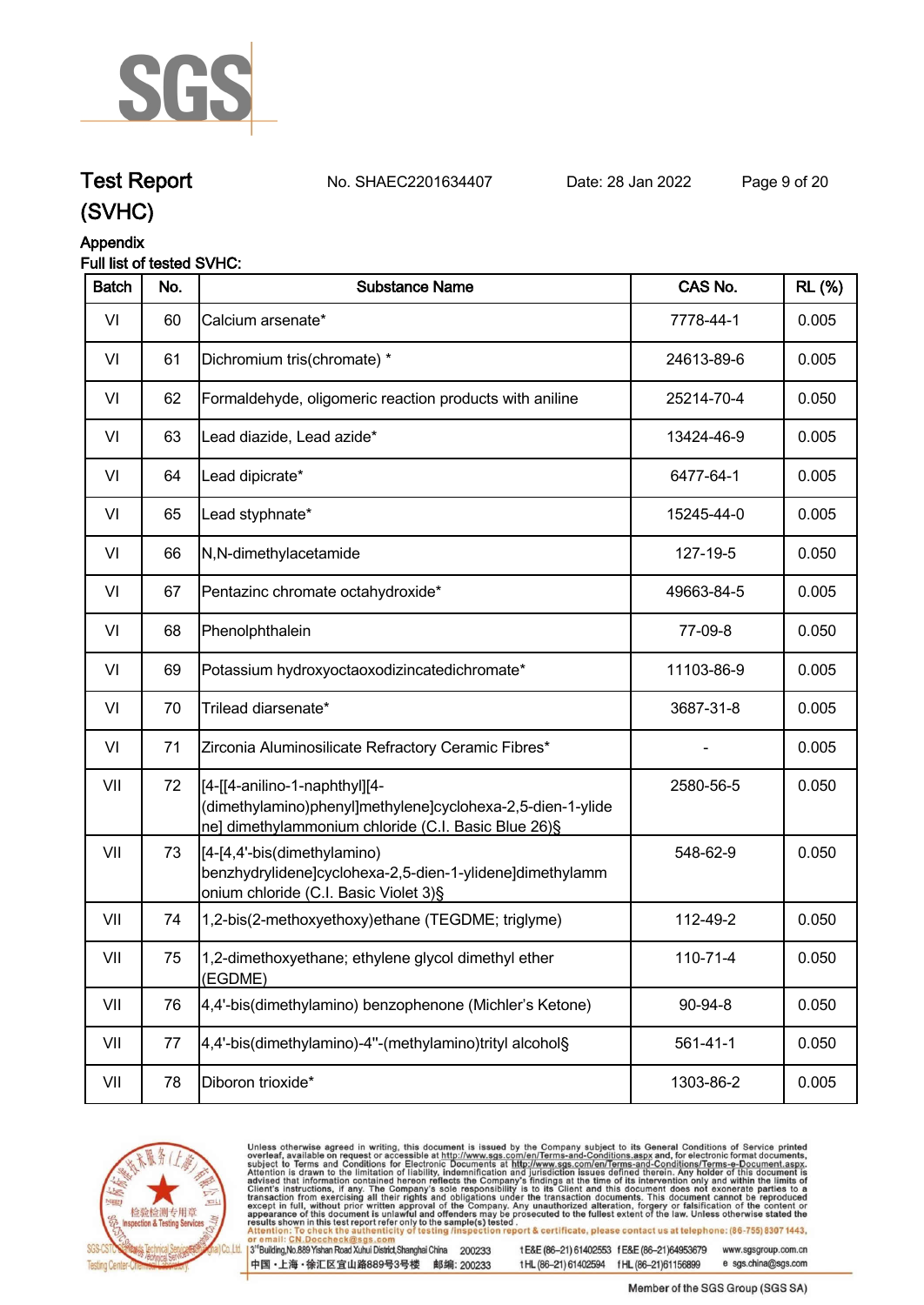

# **Test Report. No. SHAEC2201634407 Date: 28 Jan 2022. Page 10 of 20.**

**(SVHC)**

#### **Appendix Full list of tested SVHC:**

| <b>Batch</b> | No. | <b>Substance Name</b>                                                                                            | CAS No.        | <b>RL</b> (%) |
|--------------|-----|------------------------------------------------------------------------------------------------------------------|----------------|---------------|
| VII          | 79  | Formamide                                                                                                        | $75-12-7$      | 0.050         |
| VII          | 80  | Lead(II) bis(methanesulfonate)*                                                                                  | 17570-76-2     | 0.005         |
| VII          | 81  | N,N,N',N'-tetramethyl-4,4'-methylenedianiline (Michler's<br>base)                                                | $101 - 61 - 1$ | 0.050         |
| VII          | 82  | TGIC (1,3,5-tris (oxiranylmethyl) -1,3,5-triazine-<br>2,4,6(1H,3H,5H)-trione)                                    | 2451-62-9      | 0.050         |
| VII          | 83  | $\alpha$ , $\alpha$ -Bis[4-(dimethylamino)phenyl]-4<br>(phenylamino)naphthalene-1-methanol (C.I. Solvent Blue 4) | 6786-83-0      | 0.050         |
| VII          | 84  | $\beta$ -TGIC (1,3,5-tris[(2S and<br>2R)-2,3-epoxypropyl]-1,3,5-triazine-2,4,6-(1H,3H,5H)-trione)                | 59653-74-6     | 0.050         |
| VIII         | 85  | [Phthalato(2-)]dioxotrilead*                                                                                     | 69011-06-9     | 0.005         |
| VIII         | 86  | 1,2-Benzenedicarboxylic acid, dipentylester, branched and<br>linear                                              | 84777-06-0     | 0.050         |
| VIII         | 87  | 1,2-Diethoxyethane                                                                                               | 629-14-1       | 0.050         |
| VIII         | 88  | 1-Bromopropane                                                                                                   | 106-94-5       | 0.050         |
| VIII         | 89  | 3-Ethyl-2-methyl-2-(3-methylbutyl)-1,3-oxazolidine                                                               | 143860-04-2    | 0.050         |
| VIII         | 90  | 4-(1,1,3,3-tetramethylbutyl)phenol, ethoxylated                                                                  |                | 0.050         |
| VIII         | 91  | 4,4'-Methylenedi-o-toluidine                                                                                     | 838-88-0       | 0.050         |
| VIII         | 92  | 4,4'-Oxydianiline and its salts                                                                                  | 101-80-4       | 0.050         |
| VIII         | 93  | 4-Aminoazobenzene                                                                                                | 60-09-3        | 0.050         |
| VIII         | 94  | 4-Methyl-m-phenylenediamine                                                                                      | 95-80-7        | 0.050         |
| VIII         | 95  | 4-Nonylphenol, branched and linear                                                                               |                | 0.050         |
| VIII         | 96  | 6-Methoxy-m-toluidine                                                                                            | 120-71-8       | 0.050         |
| VIII         | 97  | Acetic acid, lead salt, basic*                                                                                   | 51404-69-4     | 0.005         |
|              |     |                                                                                                                  |                |               |



Unless otherwise agreed in writing, this document is issued by the Company subject to its General Conditions of Service printed overleaf, available on request or accessible at http://www.sgs.com/en/Terms-and-Conditions.asp

3<sup>te</sup>Building, No.889 Yishan Road Xuhui District, Shanghai China 200233 中国·上海·徐汇区宜山路889号3号楼 邮编: 200233

tE&E (86-21) 61402553 fE&E (86-21)64953679 www.sgsgroup.com.cn e sgs.china@sgs.com tHL (86-21) 61402594 fHL (86-21)61156899

Member of the SGS Group (SGS SA)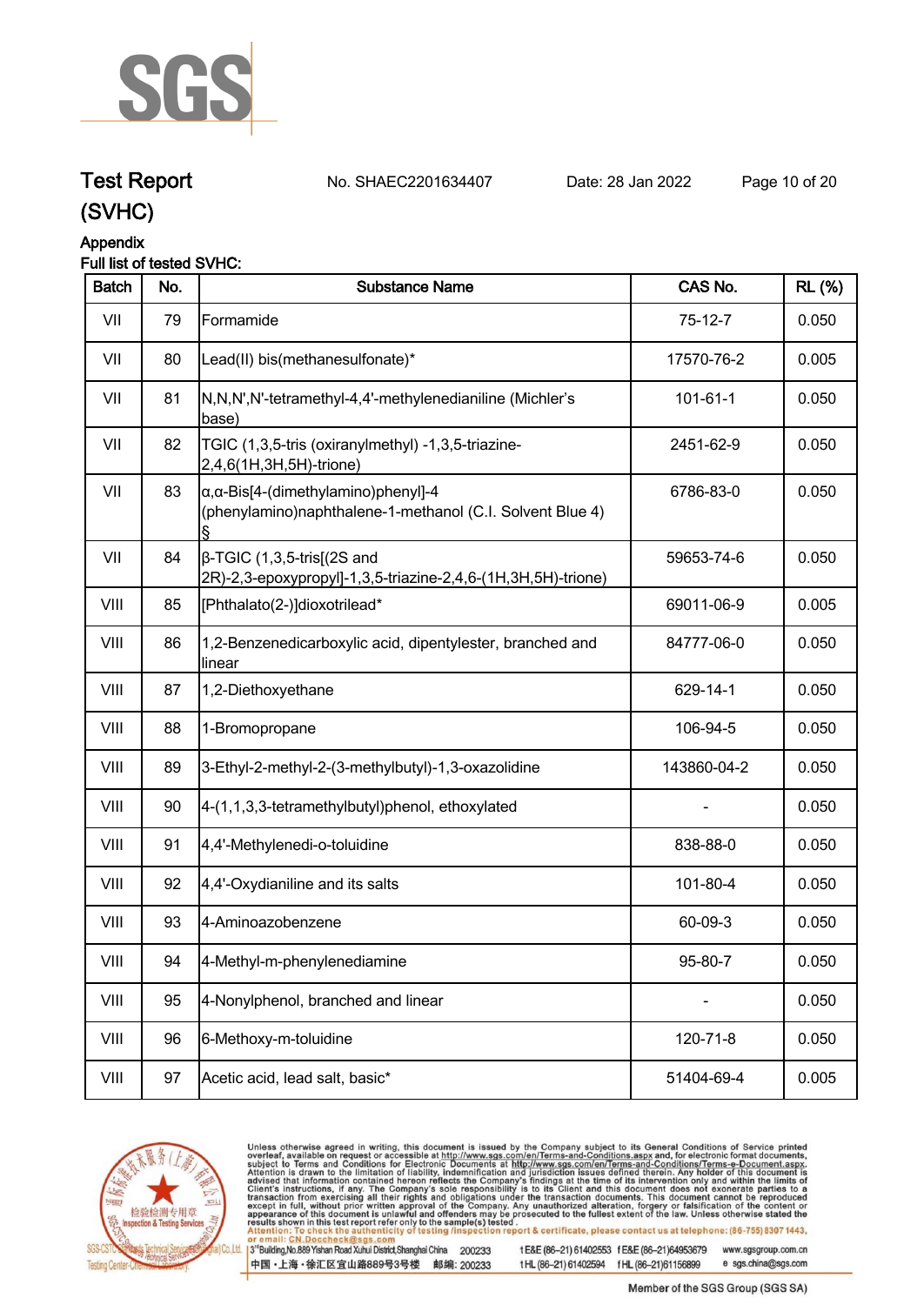

# **Test Report. No. SHAEC2201634407 Date: 28 Jan 2022. Page 11 of 20.**

# **(SVHC)**

### **Appendix**

### **Full list of tested SVHC:**

| <b>Batch</b> | No. | <b>Substance Name</b>                                                                                                                                            | CAS No.       | <b>RL (%)</b> |
|--------------|-----|------------------------------------------------------------------------------------------------------------------------------------------------------------------|---------------|---------------|
| VIII         | 98  | Biphenyl-4-ylamine                                                                                                                                               | $92 - 67 - 1$ | 0.050         |
| VIII         | 99  | Bis(pentabromophenyl) ether (DecaBDE)                                                                                                                            | 1163-19-5     | 0.050         |
| VIII         | 100 | Cyclohexane-1,2-dicarboxylic anhydride,<br>cis-cyclohexane-1,2-dicarboxylic anhydride,<br>trans-cyclohexane-1,2-dicarboxylic anhydride                           |               | 0.050         |
| VIII         | 101 | Diazene-1,2-dicarboxamide (C,C'-azodi(formamide))                                                                                                                | 123-77-3      | 0.050         |
| VIII         | 102 | Dibutyltin dichloride (DBTC)                                                                                                                                     | 683-18-1      | 0.050         |
| VIII         | 103 | Diethyl sulphate                                                                                                                                                 | 64-67-5       | 0.050         |
| VIII         | 104 | Diisopentylphthalate                                                                                                                                             | 605-50-5      | 0.050         |
| VIII         | 105 | Dimethyl sulphate                                                                                                                                                | $77 - 78 - 1$ | 0.050         |
| VIII         | 106 | Dinoseb                                                                                                                                                          | 88-85-7       | 0.050         |
| VIII         | 107 | Dioxobis(stearato)trilead*                                                                                                                                       | 12578-12-0    | 0.005         |
| VIII         | 108 | Fatty acids, C16-18, lead salts*                                                                                                                                 | 91031-62-8    | 0.005         |
| VIII         | 109 | Furan                                                                                                                                                            | 110-00-9      | 0.050         |
| VIII         | 110 | Henicosafluoroundecanoic acid                                                                                                                                    | 2058-94-8     | 0.050         |
| VIII         | 111 | Heptacosafluorotetradecanoic acid                                                                                                                                | 376-06-7      | 0.050         |
| VIII         | 112 | Hexahydromethylphathalic anhydride,<br>Hexahydro-4-methylphathalic anhydride,<br>Hexahydro-1-methylphathalic anhydride,<br>Hexahydro-3-methylphathalic anhydride |               | 0.050         |
| VIII         | 113 | Lead bis(tetrafluoroborate)*                                                                                                                                     | 13814-96-5    | 0.005         |
| VIII         | 114 | Lead cyanamidate*                                                                                                                                                | 20837-86-9    | 0.005         |
| VIII         | 115 | Lead dinitrate*                                                                                                                                                  | 10099-74-8    | 0.005         |
| VIII         | 116 | Lead monoxide*                                                                                                                                                   | 1317-36-8     | 0.005         |
|              |     |                                                                                                                                                                  |               |               |



Unless otherwise agreed in writing, this document is issued by the Company subject to its General Conditions of Service printed overleaf, available on request or accessible at http://www.sgs.com/en/Terms-and-Conditions.asp

3<sup>te</sup>Building, No.889 Yishan Road Xuhui District, Shanghai China 200233 中国·上海·徐汇区宜山路889号3号楼 邮编: 200233

tE&E (86-21) 61402553 fE&E (86-21)64953679 www.sgsgroup.com.cn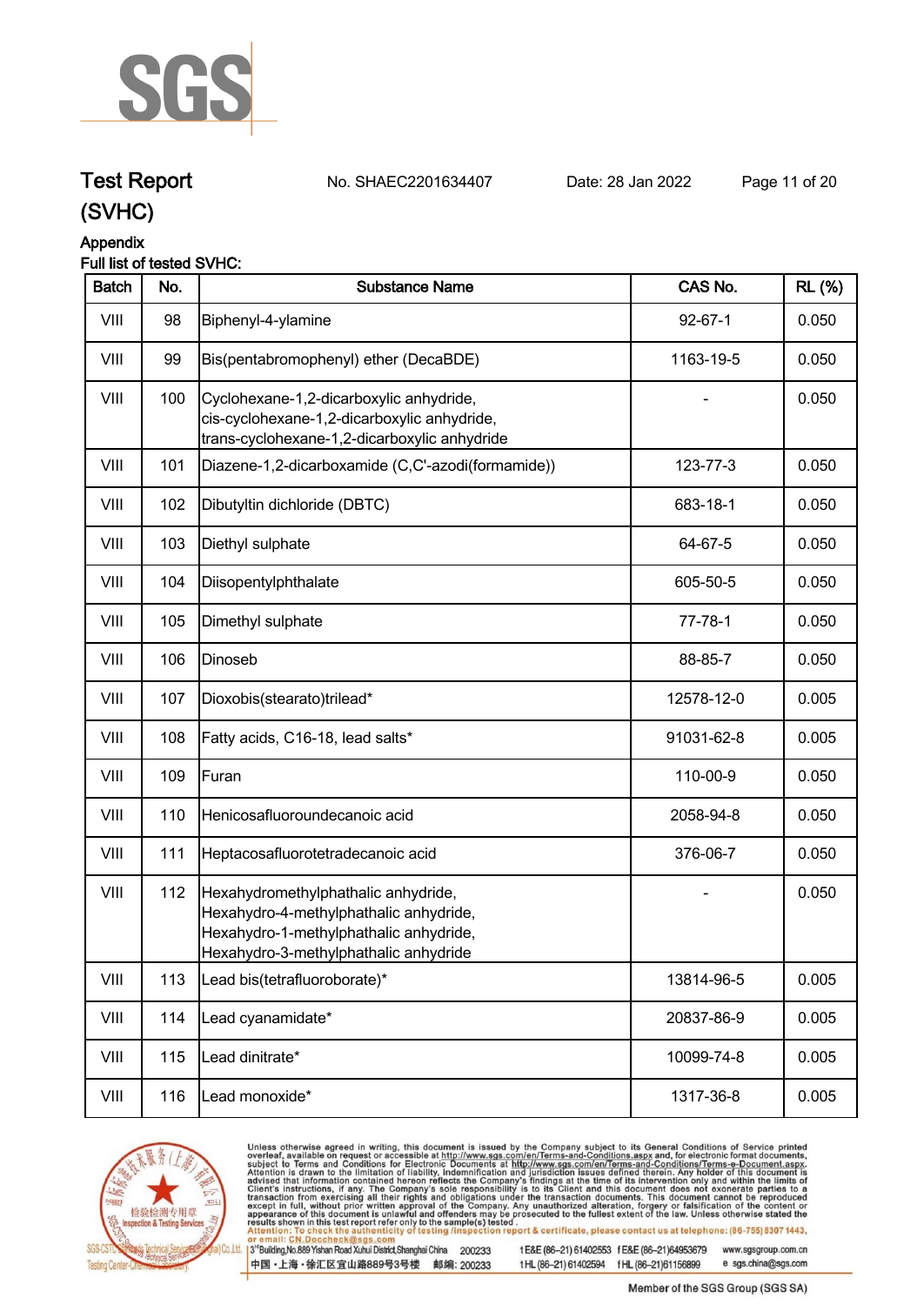

# **Test Report. No. SHAEC2201634407 Date: 28 Jan 2022. Page 12 of 20.**

**(SVHC)**

# **Appendix**

| <b>Batch</b> | No. | <b>Substance Name</b>                     | CAS No.     | <b>RL</b> (%) |
|--------------|-----|-------------------------------------------|-------------|---------------|
| VIII         | 117 | Lead oxide sulfate*                       | 12036-76-9  | 0.005         |
| VIII         | 118 | Lead tetroxide (orange lead)*             | 1314-41-6   | 0.005         |
| VIII         | 119 | Lead titanium trioxide*                   | 12060-00-3  | 0.005         |
| VIII         | 120 | Lead titanium zirconium oxide*            | 12626-81-2  | 0.005         |
| VIII         | 121 | Methoxyacetic acid                        | 625-45-6    | 0.050         |
| VIII         | 122 | Methyloxirane (Propylene oxide)           | 75-56-9     | 0.050         |
| VIII         | 123 | N,N-dimethylformamide                     | 68-12-2     | 0.050         |
| VIII         | 124 | N-Methylacetamide                         | 79-16-3     | 0.050         |
| VIII         | 125 | N-Pentyl-isopentylphthalate               | 776297-69-9 | 0.050         |
| VIII         | 126 | o-Aminoazotoluene                         | 97-56-3     | 0.050         |
| VIII         | 127 | o-Toluidine                               | 95-53-4     | 0.050         |
| VIII         | 128 | Pentacosafluorotridecanoic acid           | 72629-94-8  | 0.050         |
| VIII         | 129 | Pentalead tetraoxide sulphate*            | 12065-90-6  | 0.005         |
| VIII         | 130 | Pyrochlore, antimony lead yellow*         | 8012-00-8   | 0.005         |
| VIII         | 131 | Silicic acid, barium salt,<br>lead-doped* | 68784-75-8  | 0.005         |
| VIII         | 132 | Silicic acid, lead salt*                  | 11120-22-2  | 0.005         |
| VIII         | 133 | Sulfurous acid, lead salt, dibasic*       | 62229-08-7  | 0.005         |
| VIII         | 134 | Tetraethyllead*                           | 78-00-2     | 0.005         |
| VIII         | 135 | Tetralead trioxide sulphate*              | 12202-17-4  | 0.005         |
| VIII         | 136 | Tricosafluorododecanoic acid              | 307-55-1    | 0.050         |



Unless otherwise agreed in writing, this document is issued by the Company subject to its General Conditions of Service printed overleaf, available on request or accessible at http://www.sgs.com/en/Terms-and-Conditions.asp

3<sup>te</sup>Building, No.889 Yishan Road Xuhui District, Shanghai China 200233 中国·上海·徐汇区宜山路889号3号楼 邮编: 200233

tE&E (86-21) 61402553 fE&E (86-21)64953679 www.sgsgroup.com.cn tHL (86-21) 61402594 fHL (86-21)61156899 e sgs.china@sgs.com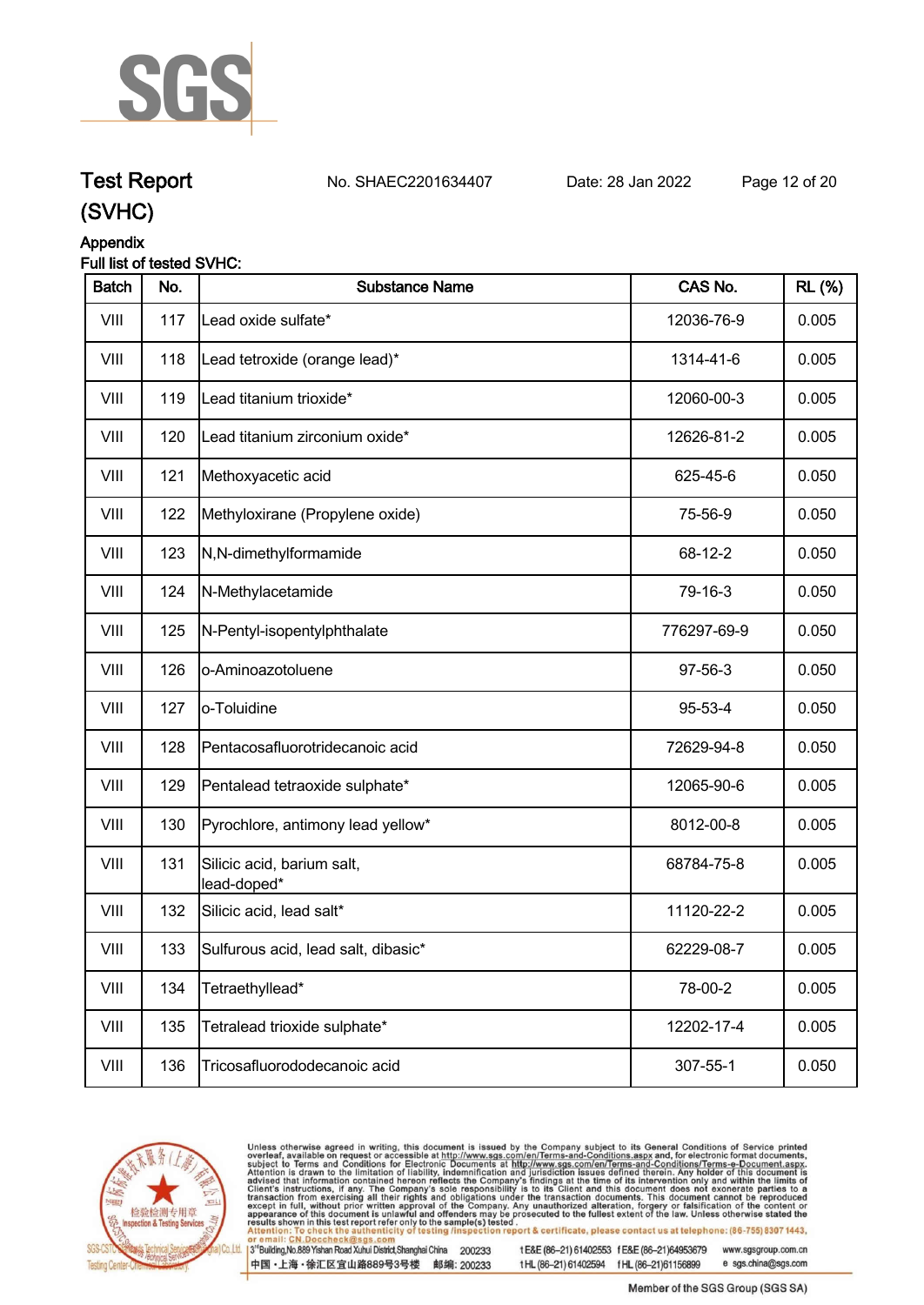

# **Test Report. No. SHAEC2201634407 Date: 28 Jan 2022. Page 13 of 20.**

# **(SVHC)**

### **Appendix**

## **Full list of tested SVHC:**

| <b>Batch</b> | No. | <b>Substance Name</b>                                                                                                                                                     | CAS No.    | <b>RL</b> (%) |
|--------------|-----|---------------------------------------------------------------------------------------------------------------------------------------------------------------------------|------------|---------------|
| VIII         | 137 | Trilead bis(carbonate)dihydroxide (basic lead carbonate)*                                                                                                                 | 1319-46-6  | 0.005         |
| VIII         | 138 | Trilead dioxide phosphonate*                                                                                                                                              | 12141-20-7 | 0.005         |
| IX           | 139 | 4-Nonylphenol, branched and linear, ethoxylated                                                                                                                           |            | 0.050         |
| IX           | 140 | Ammonium pentadecafluorooctanoate (APFO)**                                                                                                                                | 3825-26-1  | 0.050         |
| IX           | 141 | Cadmium oxide*                                                                                                                                                            | 1306-19-0  | 0.005         |
| IX           | 142 | Cadmium                                                                                                                                                                   | 7440-43-9  | 0.005         |
| IX           | 143 | Dipentyl phthalate<br>(DPP)                                                                                                                                               | 131-18-0   | 0.050         |
| IX           | 144 | Pentadecafluorooctanoic acid<br>(PFOA)                                                                                                                                    | 335-67-1   | 0.050         |
| X            | 145 | Cadmium sulphide*                                                                                                                                                         | 1306-23-6  | 0.005         |
| X            | 146 | Dihexyl phthalate                                                                                                                                                         | 84-75-3    | 0.050         |
| X            | 147 | Disodium 3,3'-<br>[[1,1'-biphenyl] -4,4'-diylbis (azo)]<br>bis(4-aminonaphthalene- 1-sulphonate)<br>(C.I. Direct Red 28)                                                  | 573-58-0   | 0.050         |
| X            | 148 | Disodium 4-amino-3-<br>[[4'-[(2,4-diaminophenyl) azo]<br>[1,1'-biphenyl]-4-yl] azo]<br>-5-hydroxy-6-(phenylazo)<br>naphthalene-2,7-disulphonate<br>(C.I. Direct Black 38) | 1937-37-7  | 0.050         |
| X            | 149 | Imidazolidine-2-thione; (2-imidazoline-2-thiol)                                                                                                                           | 96-45-7    | 0.050         |
| X            | 150 | Lead di(acetate)*                                                                                                                                                         | 301-04-2   | 0.005         |
| X            | 151 | Trixylyl phosphate                                                                                                                                                        | 25155-23-1 | 0.050         |
| XI           | 152 | 1,2-Benzenedicarboxylic acid,<br>dihexyl ester,<br>branched and linear                                                                                                    | 68515-50-4 | 0.050         |



Unless otherwise agreed in writing, this document is issued by the Company subject to its General Conditions of Service printed overleaf, available on request or accessible at http://www.sgs.com/en/Terms-and-Conditions.asp

3<sup>te</sup>Building, No.889 Yishan Road Xuhui District, Shanghai China 200233 中国·上海·徐汇区宜山路889号3号楼 邮编: 200233

tE&E (86-21) 61402553 fE&E (86-21)64953679 www.sgsgroup.com.cn e sgs.china@sgs.com tHL (86-21) 61402594 fHL (86-21)61156899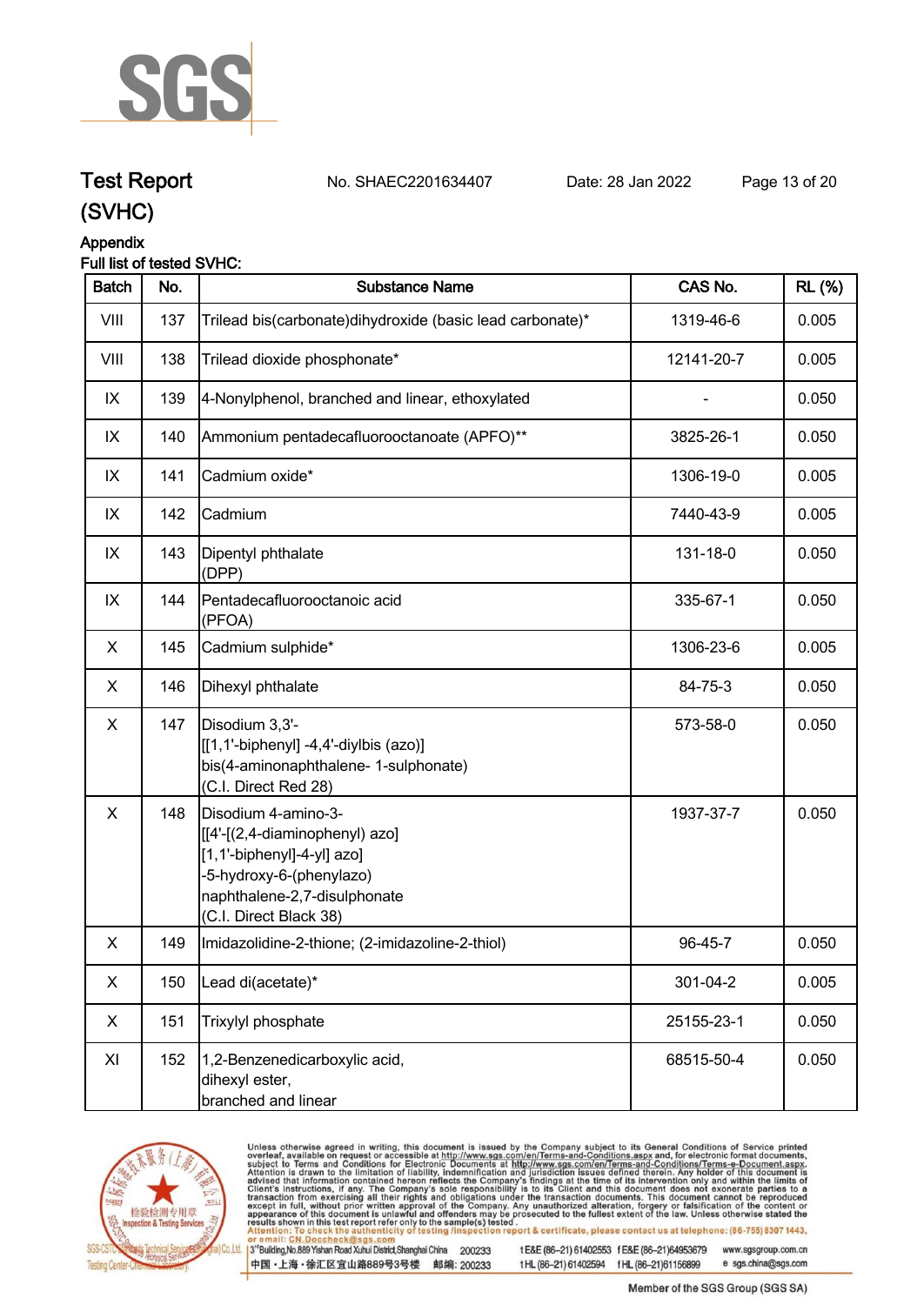

# **Test Report. No. SHAEC2201634407 Date: 28 Jan 2022. Page 14 of 20.**

**(SVHC)**



# **Appendix**

### **Full list of tested SVHC:**

| <b>Batch</b> | No. | <b>Substance Name</b>                                                                                                                                                                                                                                                   | CAS No.                   | <b>RL</b> (%) |
|--------------|-----|-------------------------------------------------------------------------------------------------------------------------------------------------------------------------------------------------------------------------------------------------------------------------|---------------------------|---------------|
| XI           | 153 | Cadmium chloride*                                                                                                                                                                                                                                                       | 10108-64-2                | 0.005         |
| XI           | 154 | Sodium perborate;<br>perboric acid,<br>sodium salt*                                                                                                                                                                                                                     |                           | 0.005         |
| XI           | 155 | Sodium peroxometaborate*                                                                                                                                                                                                                                                | 7632-04-4                 | 0.005         |
| XII          | 156 | 2- (2H-benzotriazol-2-yl) -4,6-ditertpentylphenol (UV-328)                                                                                                                                                                                                              | 25973-55-1                | 0.050         |
| XII          | 157 | 2-benzotriazol-2-yl-4,6-di-tert-butylphenol (UV-320)                                                                                                                                                                                                                    | 3846-71-7                 | 0.050         |
| XII          | 158 | 2-ethylhexyl<br>10-ethyl-4,4-dioctyl-<br>7-oxo-8-oxa-3,5-dithia-<br>4-stannatetradecanoate<br>(DOTE)                                                                                                                                                                    | 15571-58-1                | 0.050         |
| XII          | 159 | Cadmium fluoride*                                                                                                                                                                                                                                                       | 7790-79-6                 | 0.005         |
| XII          | 160 | Cadmium sulphate*                                                                                                                                                                                                                                                       | 10124-36-4,31119-53<br>-6 | 0.005         |
| XII          | 161 | Reaction mass of 2-ethylhexyl<br>10-ethyl-4,4-dioctyl-7-oxo-8-oxa-3,5-dithia-4-stannatetradeca<br>noate & 2-ethylhexyl 10-ethyl-4-[[2-[(2-ethylhexyl)oxy]<br>-2-oxoethyl]thio]-4-octyl-7-oxo-8-oxa-3,5-dithia-4-stannatetra<br>decanoate (reaction mass of DOTE & MOTE) |                           | 0.050         |
| XIII         | 162 | 1,2-benzenedicarboxylic acid, di-C6-10-alkyl esters;<br>1,2-benzenedicarboxylic acid, mixed decyl and hexyl and<br>octyl diesters with ≥ 0.3% of dihexyl phthalate                                                                                                      |                           | 0.050         |
| XIII         | 163 | 5-sec-butyl-2-<br>(2,4-dimethylcyclohex-3-en-1-yl)-5-methyl-1,3-dioxane [1],<br>5-sec-butyl-2-<br>(4,6-dimethylcyclohex-3-en-1-yl)-5-methyl-1,3-dioxane [2]<br>[covering any of the individual isomers of [1] and [2] or any<br>combination thereof]                    |                           | 0.050         |
| XIV          | 164 | 1,3-propanesultone                                                                                                                                                                                                                                                      | 1120-71-4                 | 0.050         |
| XIV          | 165 | 2,4-di-tert-butyl-6-(5-chlorobenzotriazol-2-yl) phenol<br>(UV-327)                                                                                                                                                                                                      | 3864-99-1                 | 0.050         |



Unless otherwise agreed in writing, this document is issued by the Company subject to its General Conditions of Service printed overleaf, available on request or accessible at http://www.sgs.com/en/Terms-and-Conditions.asp

3<sup>te</sup>Building, No.889 Yishan Road Xuhui District, Shanghai China 200233 中国·上海·徐汇区宜山路889号3号楼 邮编: 200233

tE&E (86-21) 61402553 fE&E (86-21)64953679 www.sgsgroup.com.cn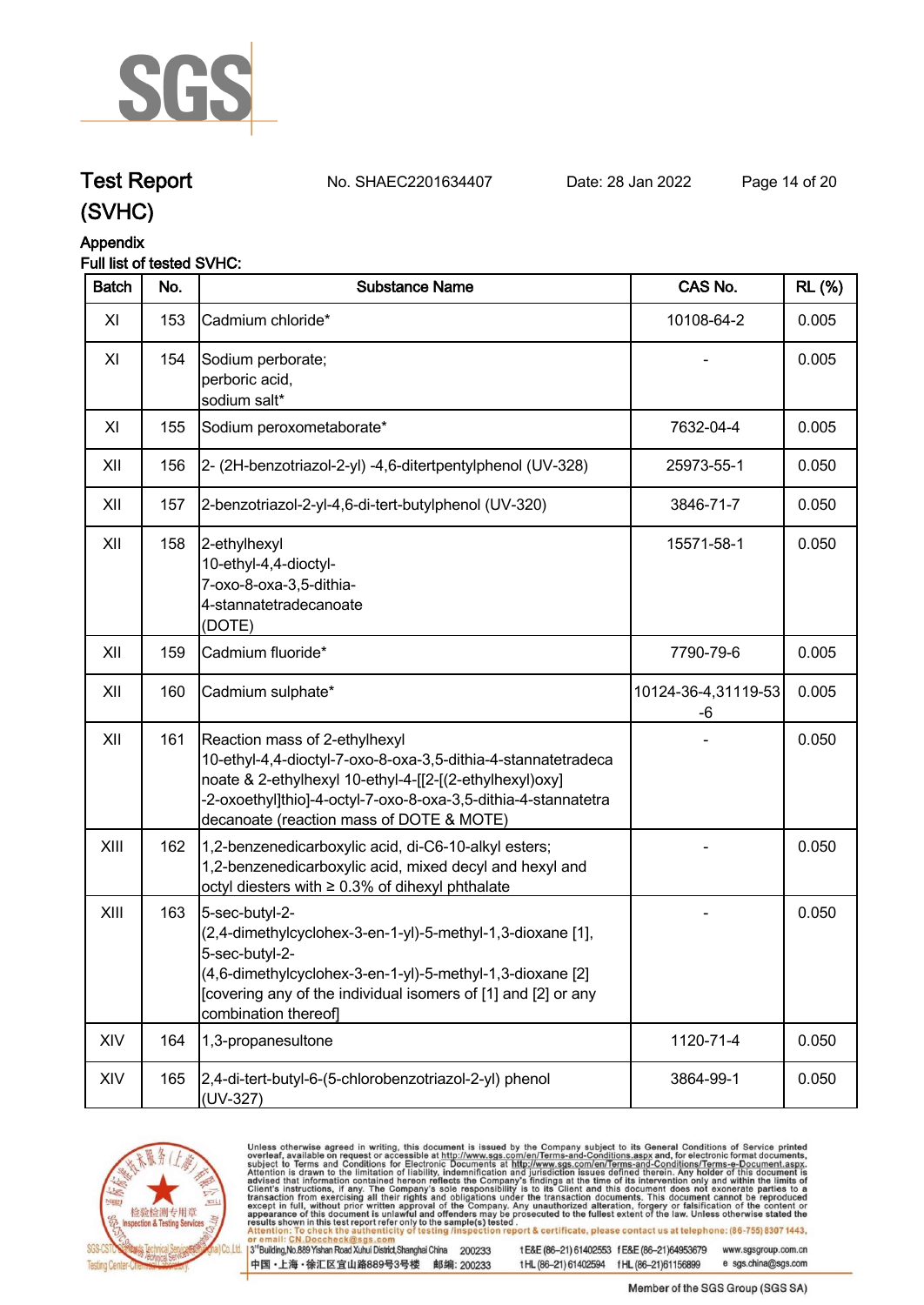

# **Test Report. No. SHAEC2201634407 Date: 28 Jan 2022. Page 15 of 20.**

**(SVHC)**



# **Appendix**

## **Full list of tested SVHC:**

| <b>Batch</b> | No. | <b>Substance Name</b>                                                                                                                                                                                              | CAS No.    | <b>RL</b> (%) |
|--------------|-----|--------------------------------------------------------------------------------------------------------------------------------------------------------------------------------------------------------------------|------------|---------------|
| XIV          | 166 | 2-(2H-benzotriazol-2-yl)-4-(tert-butyl)-6-(sec-butyl)phenol<br>(UV-350)                                                                                                                                            | 36437-37-3 | 0.050         |
| XIV          | 167 | Nitrobenzene                                                                                                                                                                                                       | 98-95-3    | 0.050         |
| XIV          | 168 | Perfluorononan-1-oic-acid and its sodium and ammonium<br> salts                                                                                                                                                    |            | 0.050         |
| XV           | 169 | Benzo[def]chrysene (Benzo[a]pyrene)                                                                                                                                                                                | $50-32-8$  | 0.050         |
| XVI          | 170 | 4,4'-isopropylidenediphenol (bisphenol A)                                                                                                                                                                          | 80-05-7    | 0.050         |
| XVI          | 171 | 4-Heptylphenol, branched and linear                                                                                                                                                                                |            | 0.050         |
| XVI          | 172 | Nonadecafluorodecanoic acid (PFDA) and its sodium and<br>ammonium salts                                                                                                                                            |            | 0.050         |
| XVI          | 173 | p-(1,1-dimethylpropyl)phenol                                                                                                                                                                                       | 80-46-6    | 0.050         |
| XVII         | 174 | Perfluorohexane-1-sulphonic acid and its salts                                                                                                                                                                     |            | 0.050         |
| <b>XVIII</b> | 175 | 1,6,7,8,9,14,15,16,17,17,18,18-Dodecachloropentacyclo[12.<br>2.1.16,9.02,13.05,10]octadeca-7,15-diene ("Dechlorane<br>Plus"™) [covering any of its individual anti- and syn-isomers<br>or any combination thereof] |            | 0.050         |
| XVIII        | 176 | Benz[a]anthracene                                                                                                                                                                                                  | 56-55-3    | 0.050         |
| <b>XVIII</b> | 177 | Cadmium nitrate*                                                                                                                                                                                                   | 10325-94-7 | 0.005         |
| <b>XVIII</b> | 178 | Cadmium carbonate*                                                                                                                                                                                                 | 513-78-0   | 0.005         |
| XVIII        | 179 | Cadmium hydroxide*                                                                                                                                                                                                 | 21041-95-2 | 0.005         |
| XVIII        | 180 | Chrysene                                                                                                                                                                                                           | 218-01-9   | 0.050         |
| XVIII        | 181 | Reaction products of 1,3,4-thiadiazolidine-2,5-dithione,<br>formaldehyde and 4-heptylphenol, branched and linear<br>(RP-HP) [with ≥0.1% w/w 4-heptylphenol, branched and<br>linear]                                |            | 0.050         |
| XIX          | 182 | Benzene-1,2,4-tricarboxylic acid 1,2-anhydride (trimellitic<br>anhydride)                                                                                                                                          | 552-30-7   | 0.050         |



Unless otherwise agreed in writing, this document is issued by the Company subject to its General Conditions of Service printed overleaf, available on request or accessible at http://www.sgs.com/en/Terms-and-Conditions.asp

3<sup>te</sup>Building, No.889 Yishan Road Xuhui District, Shanghai China 200233 中国·上海·徐汇区宜山路889号3号楼 邮编: 200233

tE&E (86-21) 61402553 fE&E (86-21)64953679 www.sgsgroup.com.cn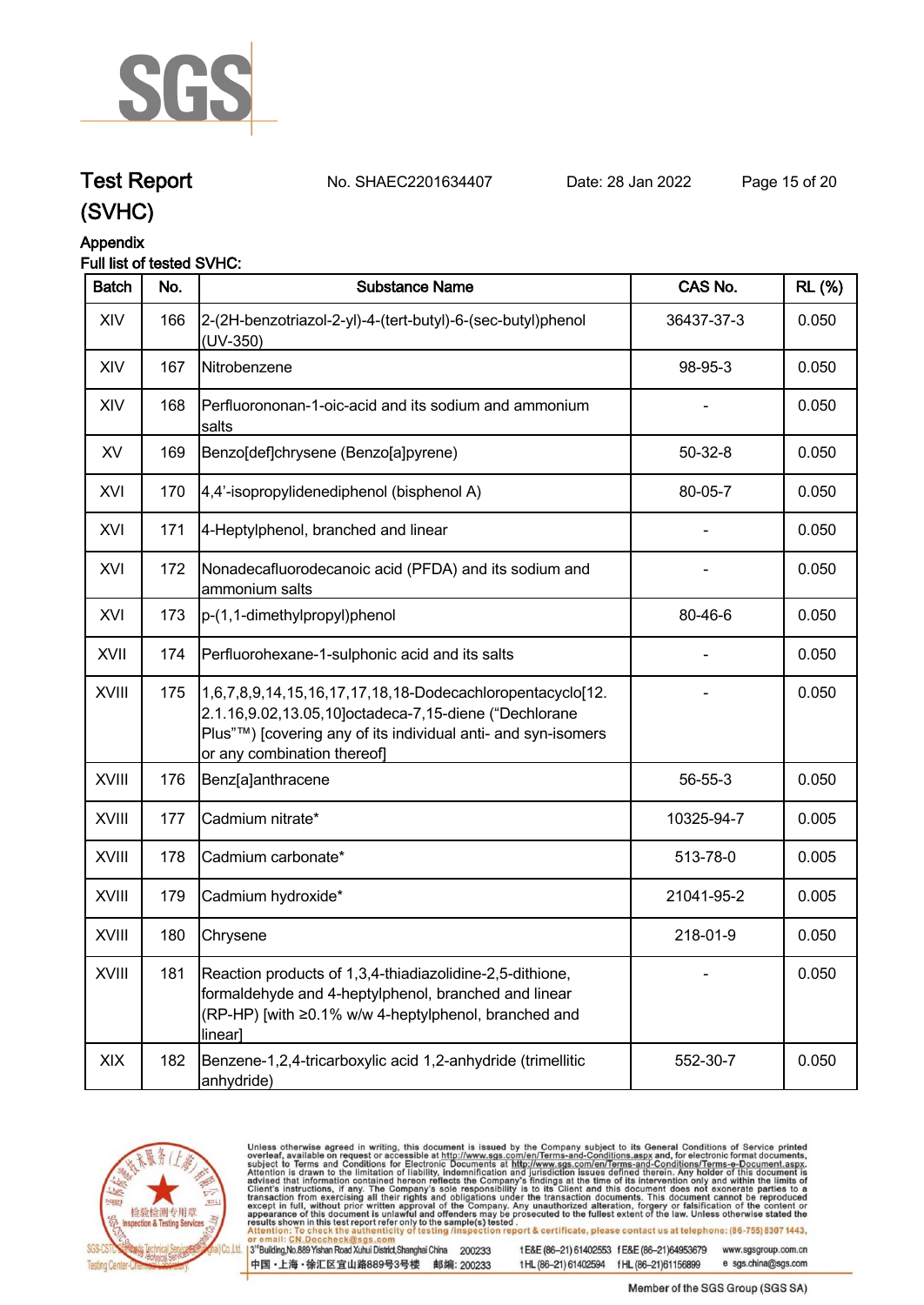

# **Test Report. No. SHAEC2201634407 Date: 28 Jan 2022. Page 16 of 20.**

**(SVHC)**

# **Appendix**

| Full list of tested SVHC: |  |
|---------------------------|--|
|---------------------------|--|

| <b>Batch</b> | No. | <b>Substance Name</b>                                                                                                                                              | CAS No.    | <b>RL (%)</b> |
|--------------|-----|--------------------------------------------------------------------------------------------------------------------------------------------------------------------|------------|---------------|
| XIX          | 183 | Benzo[ghi]perylene                                                                                                                                                 | 191-24-2   | 0.050         |
| XIX          | 184 | Decamethylcyclopentasiloxane (D5)                                                                                                                                  | 541-02-6   | 0.050         |
| XIX          | 185 | Dicyclohexyl phthalate (DCHP)                                                                                                                                      | 84-61-7    | 0.050         |
| XIX          | 186 | Disodium octaborate*                                                                                                                                               | 12008-41-2 | 0.005         |
| XIX          | 187 | Dodecamethylcyclohexasiloxane (D6)                                                                                                                                 | 540-97-6   | 0.050         |
| XIX          | 188 | Ethylenediamine (EDA)                                                                                                                                              | 107-15-3   | 0.050         |
| XIX          | 189 | Lead                                                                                                                                                               | 7439-92-1  | 0.005         |
| XIX          | 190 | Octamethylcyclotetrasiloxane (D4)                                                                                                                                  | 556-67-2   | 0.050         |
| XIX          | 191 | Terphenyl, hydrogenated                                                                                                                                            | 61788-32-7 | 0.050         |
| XX           | 192 | 1,7,7-trimethyl-3-<br>(phenylmethylene)bicyclo<br>[2.2.1]heptan-2-one<br>(3-benzylidene camphor)                                                                   | 15087-24-8 | 0.050         |
| XX           | 193 | 2,2-bis(4'-hydroxyphenyl)-4-methylpentane                                                                                                                          | 6807-17-6  | 0.050         |
| XX           | 194 | Benzo[k]fluoranthene                                                                                                                                               | 207-08-9   | 0.050         |
| XX           | 195 | Fluoranthene                                                                                                                                                       | 206-44-0   | 0.050         |
| XX           | 196 | Phenanthrene                                                                                                                                                       | 85-01-8    | 0.050         |
| XX           | 197 | Pyrene                                                                                                                                                             | 129-00-0   | 0.050         |
| XXI          | 198 | 2,3,3,3-tetrafluoro-2-(heptafluoropropoxy)propionic acid, its<br>salts and its acyl halides (covering any of their individual<br>isomers and combinations thereof) |            | 0.050         |
| XXI          | 199 | 2-methoxyethyl acetate                                                                                                                                             | 110-49-6   | 0.050         |
| XXI          | 200 | 4-tert-butylphenol (PTBP)                                                                                                                                          | 98-54-4    | 0.050         |
|              |     |                                                                                                                                                                    |            |               |



Unless otherwise agreed in writing, this document is issued by the Company subject to its General Conditions of Service printed overleaf, available on request or accessible at http://www.sgs.com/en/Terms-and-Conditions.asp

3<sup>te</sup>Building, No.889 Yishan Road Xuhui District, Shanghai China 200233 中国·上海·徐汇区宜山路889号3号楼 邮编: 200233

tE&E (86-21) 61402553 fE&E (86-21)64953679 www.sgsgroup.com.cn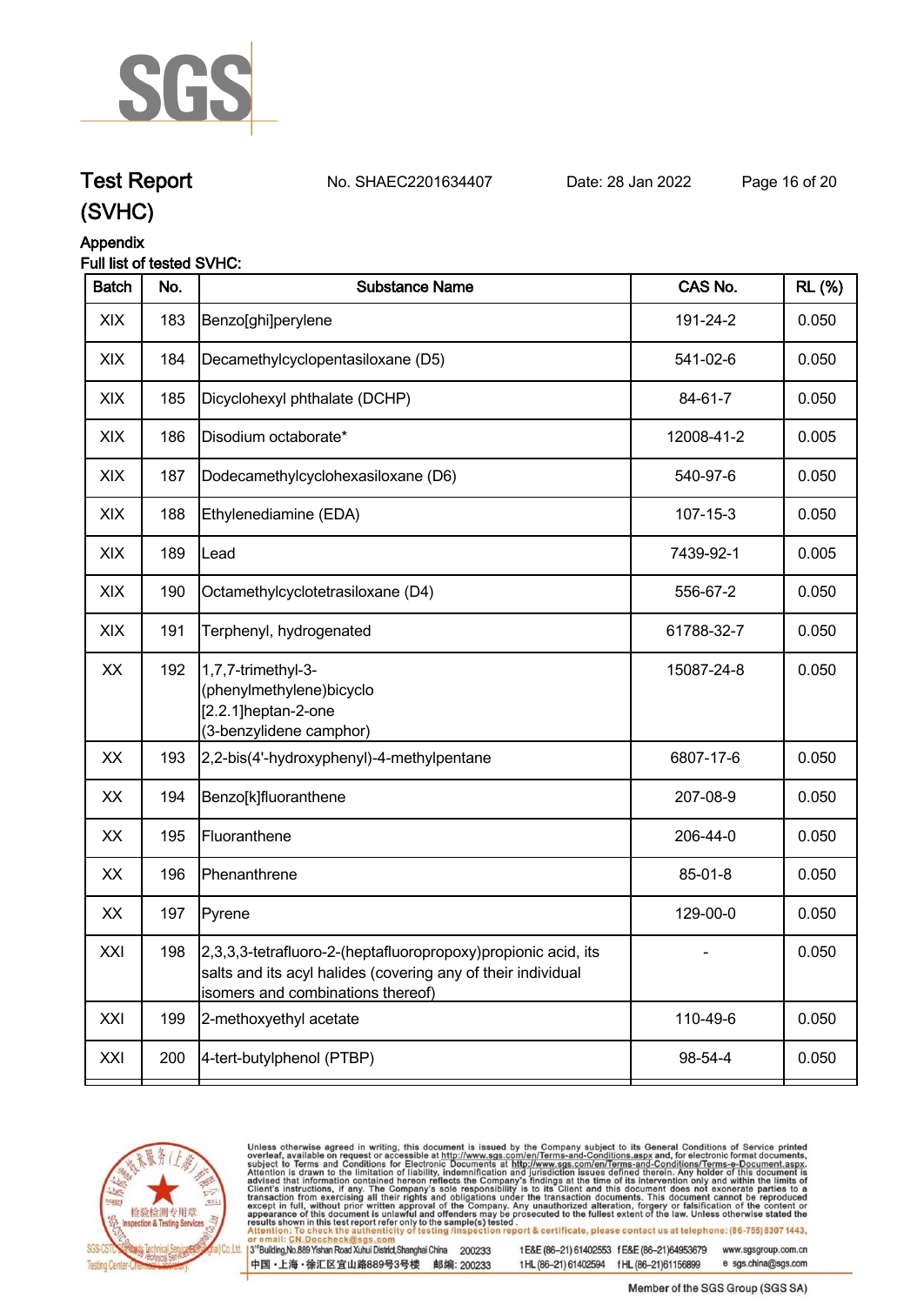

**Test Report. No. SHAEC2201634407 Date: 28 Jan 2022. Page 17 of 20.**

# **Appendix**

## **Full list of tested SVHC:**

| <b>Batch</b> | No. | <b>Substance Name</b>                                                                                                                                                                                                 | CAS No.     | <b>RL</b> (%) |
|--------------|-----|-----------------------------------------------------------------------------------------------------------------------------------------------------------------------------------------------------------------------|-------------|---------------|
| XXI          | 201 | Tris(4-nonylphenyl, branched and linear) phosphite (TNPP)<br>with $\geq 0.1\%$ w/w of 4-nonylphenol, branched and linear<br>(4-NP)                                                                                    |             | 0.050         |
| <b>XXII</b>  | 202 | 2-benzyl-2-dimethylamino-4'-morpholinobutyrophenone                                                                                                                                                                   | 119313-12-1 | 0.050         |
| XXII         | 203 | 2-methyl-1-(4-methylthiophenyl)-2-morpholinopropan-1-one                                                                                                                                                              | 71868-10-5  | 0.050         |
| <b>XXII</b>  | 204 | Diisohexyl phthalate                                                                                                                                                                                                  | 71850-09-4  | 0.050         |
| XXII         | 205 | Perfluorobutane sulfonic acid (PFBS) and its salts                                                                                                                                                                    |             | 0.050         |
| <b>XXIII</b> | 206 | 1-vinylimidazole                                                                                                                                                                                                      | 1072-63-5   | 0.050         |
| <b>XXIII</b> | 207 | 2-methylimidazole                                                                                                                                                                                                     | 693-98-1    | 0.050         |
| <b>XXIII</b> | 208 | Butyl 4-hydroxybenzoate                                                                                                                                                                                               | 94-26-8     | 0.050         |
| <b>XXIII</b> | 209 | Dibutylbis(pentane-2,4-dionato-O,O')<br>tin**                                                                                                                                                                         | 22673-19-4  | 0.050         |
| <b>XXIV</b>  | 210 | bis(2-(2-methoxyethoxy)ethyl) ether                                                                                                                                                                                   | 143-24-8    | 0.050         |
| <b>XXIV</b>  | 211 | Dioctyltin dilaurate, stannane, dioctyl-, bis(coco acyloxy)<br>derivs., and any other stannane, dioctyl-, bis(fatty acyloxy)<br>derivs. wherein C12 is the predominant carbon number of<br>the fatty acyloxy moiety** |             | 0.050         |
| <b>XXV</b>   | 212 | 1,4-dioxane                                                                                                                                                                                                           | 123-91-1    | 0.050         |
| <b>XXV</b>   | 213 | 2,2-bis(bromomethyl)propane1,3-diol (BMP);<br>2,2-dimethylpropan-1-ol, tribromo<br>derivative/3-bromo-2,2-bis(bromomethyl)-1-propanol<br>(TBNPA);<br>2,3-dibromo-1-propanol (2,3-DBPA)                                |             | 0.050         |
| <b>XXV</b>   | 214 | 2-(4-tert-butylbenzyl)propionaldehyde and its individual<br>stereoisomers                                                                                                                                             |             | 0.050         |
| <b>XXV</b>   | 215 | 4,4'-(1-methylpropylidene)bisphenol (bisphenol B)                                                                                                                                                                     | 77-40-7     | 0.050         |
| <b>XXV</b>   | 216 | Glutaral                                                                                                                                                                                                              | 111-30-8    | 0.050         |
|              |     |                                                                                                                                                                                                                       |             |               |



Unless otherwise agreed in writing, this document is issued by the Company subject to its General Conditions of Service printed overleaf, available on request or accessible at http://www.sgs.com/en/Terms-and-Conditions.asp

3<sup>te</sup>Building, No.889 Yishan Road Xuhui District, Shanghai China 200233 中国·上海·徐汇区宜山路889号3号楼 邮编: 200233

tE&E (86-21) 61402553 fE&E (86-21)64953679 www.sgsgroup.com.cn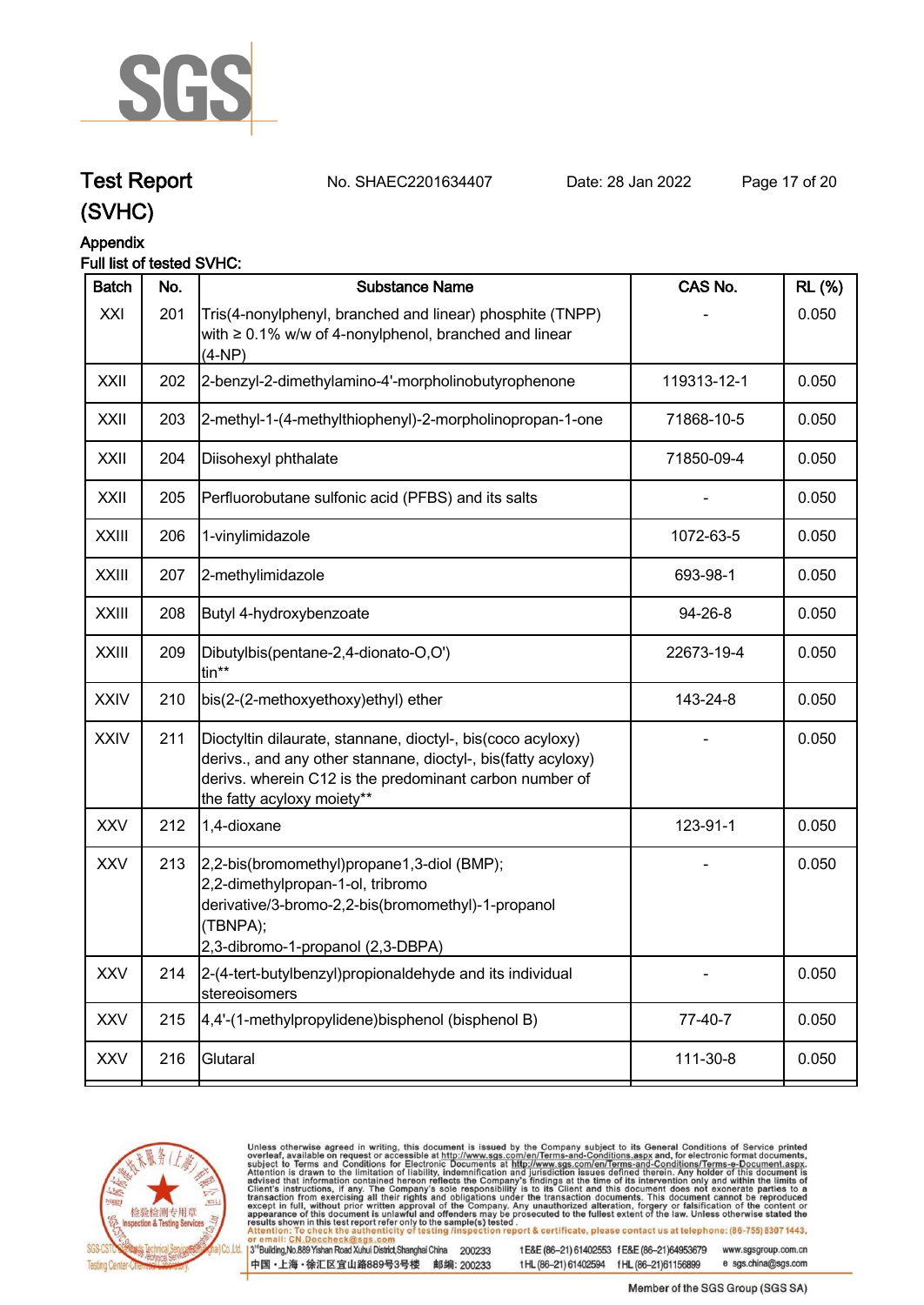

**Test Report. No. SHAEC2201634407 Date: 28 Jan 2022. Page 18 of 20.**

#### **Appendix Full list of tested SVHC:**

| <b>Batch</b> | No. | <b>Substance Name</b>                                                                                                                                                                             | CAS No.     | <b>RL</b> (%) |
|--------------|-----|---------------------------------------------------------------------------------------------------------------------------------------------------------------------------------------------------|-------------|---------------|
| <b>XXV</b>   | 217 | Medium-chain chlorinated paraffins (MCCP) [UVCB<br>substances consisting of more than or equal to 80% linear<br>chloroalkanes with carbon chain lengths within the range<br>from $C14$ to $C17$ ] |             | 0.050         |
| <b>XXV</b>   | 218 | Orthoboric acid, sodium salt*                                                                                                                                                                     | 13840-56-7  | 0.005         |
| <b>XXV</b>   | 219 | Phenol, alkylation products (mainly in para position) with<br>C12-rich branched alkyl chains from oligomerisation,<br>covering any individual isomers and/ or combinations thereof<br>(PDDP)      |             | 0.050         |
| <b>XXVI</b>  | 220 | $(\pm)$ -1,7,7-trimethyl-3-<br>[(4-methylphenyl)methylene]bicyclo[2.2.1]heptan-2-one<br>covering any of the individual isomers and/or combinations<br>thereof (4-MBC)                             |             | 0.050         |
| <b>XXVI</b>  | 221 | 6,6'-di-tert-butyl-2,2'-methylenedi-p-cresol (DBMC)                                                                                                                                               | 119-47-1    | 0.050         |
| <b>XXVI</b>  | 222 | S-(tricyclo[5.2.1.0'2,6]deca-3-en-8(or 9)-yl) O-(isopropyl or<br>isobutyl or 2-ethylhexyl) O-(isopropyl or isobutyl or<br>2-ethylhexyl) phosphorodithioate                                        | 255881-94-8 | 0.050         |
| <b>XXVI</b>  | 223 | Tris(2-methoxyethoxy) vinyl silane                                                                                                                                                                | 1067-53-4   | 0.050         |
|              | 224 | Resorcinol                                                                                                                                                                                        | 108-46-3    | 0.050         |



Unless otherwise agreed in writing, this document is issued by the Company subject to its General Conditions of Service printed overleaf, available on request or accessible at http://www.sgs.com/en/Terms-and-Conditions.asp

3<sup>te</sup>Building, No.889 Yishan Road Xuhui District, Shanghai China 200233 中国·上海·徐汇区宜山路889号3号楼 邮编: 200233

tE&E (86-21) 61402553 fE&E (86-21)64953679 www.sgsgroup.com.cn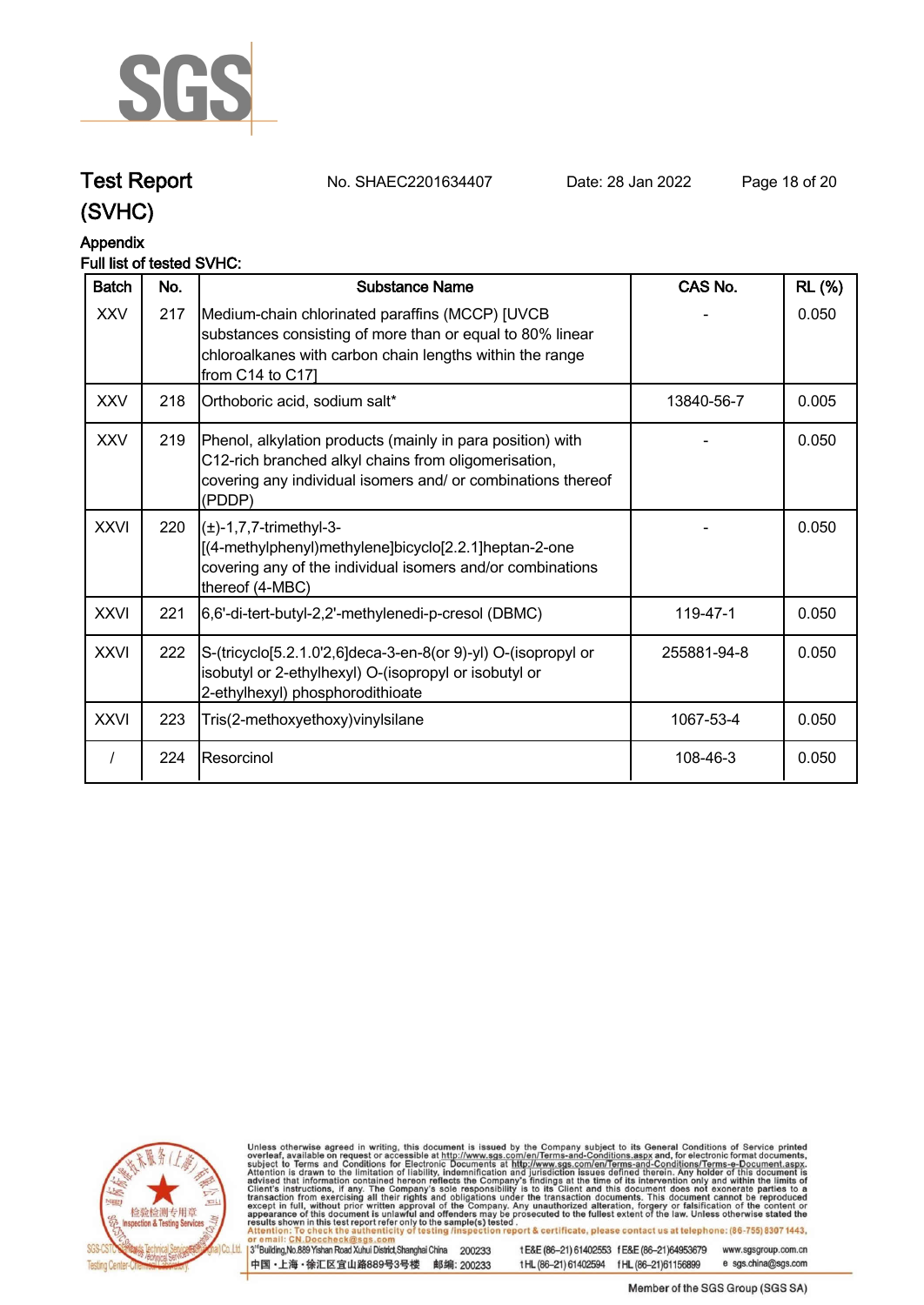

# **Test Report. No. SHAEC2201634407 Date: 28 Jan 2022. Page 19 of 20. (SVHC) ATTACHMENTS**

# **SVHC Testing Flow Chart**





Unless otherwise agreed in writing, this document is issued by the Company subject to its General Conditions of Service printed overleaf, available on request or accessible at http://www.sgs.com/en/Terms-and-Conditions.asp

3<sup>rd</sup>Building, No.889 Yishan Road Xuhui District, Shanghai China 200233 中国·上海·徐汇区宜山路889号3号楼 邮编: 200233

tE&E (86-21) 61402553 fE&E (86-21)64953679 www.sgsgroup.com.cn

e sgs.china@sgs.com t HL (86-21) 61402594 f HL (86-21) 61156899